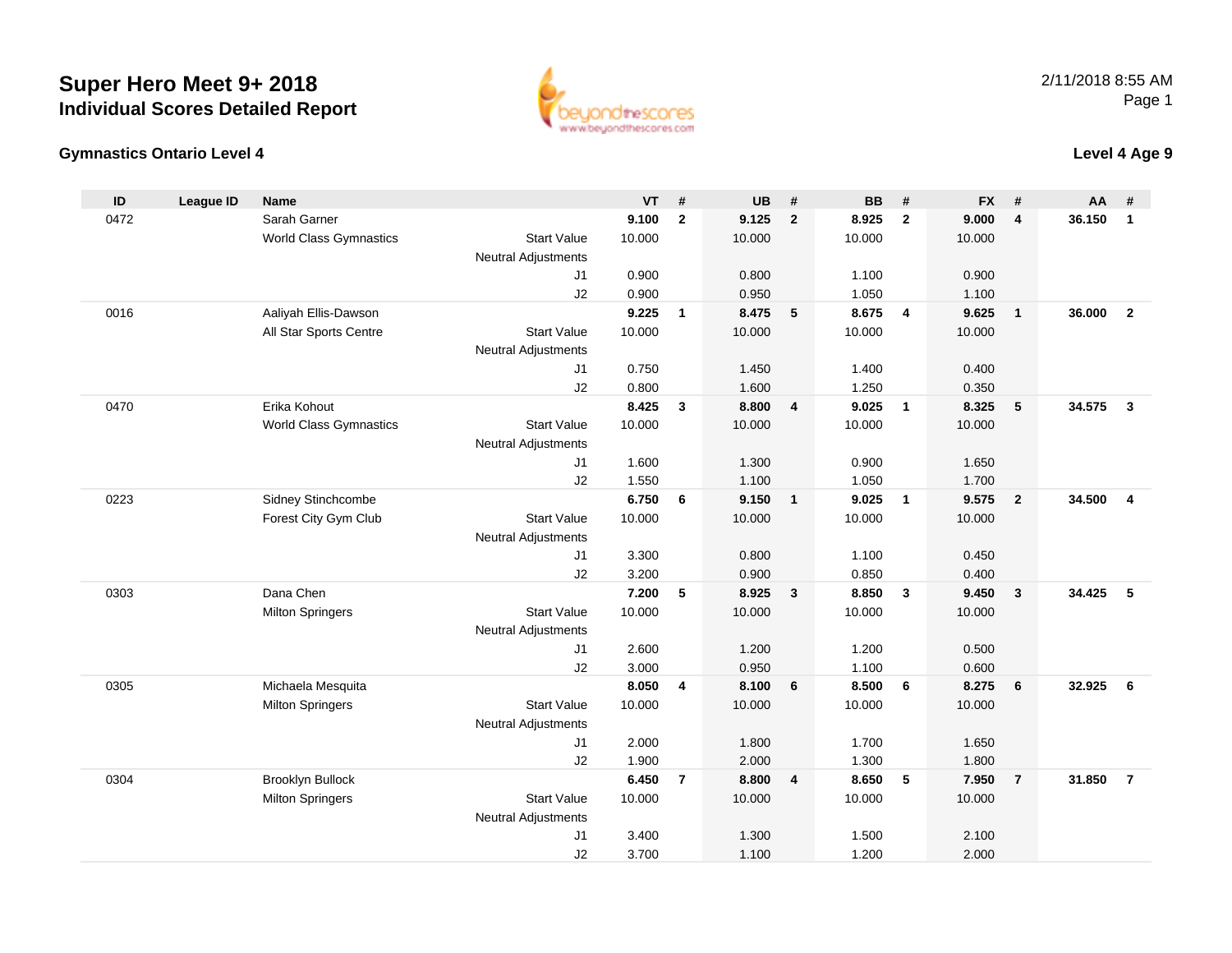

## **Gymnastics Ontario Level 4**

| ID   | <b>League ID</b> | <b>Name</b>                       |                            | <b>VT</b>       | #              | <b>UB</b>       | #                       | <b>BB</b>       | #                       | <b>FX</b>       | #                       | AA     | #                       |
|------|------------------|-----------------------------------|----------------------------|-----------------|----------------|-----------------|-------------------------|-----------------|-------------------------|-----------------|-------------------------|--------|-------------------------|
| 0132 |                  | Madison Bumbaca                   |                            | 8.950           | $\mathbf{1}$   | 9.125           | $\overline{1}$          | 8.775           | $\overline{4}$          | 9.200           | $\overline{2}$          | 36.050 | $\mathbf{1}$            |
|      |                  | <b>Burlington Gymnastics Club</b> | <b>Start Value</b>         | 10.000          |                | 10.000          |                         | 10.000          |                         | 10.000          |                         |        |                         |
|      |                  |                                   | <b>Neutral Adjustments</b> |                 |                |                 |                         |                 |                         |                 |                         |        |                         |
|      |                  |                                   | J1                         | 1.100           |                | 1.000           |                         | 1.100           |                         | 0.800           |                         |        |                         |
|      |                  |                                   | J2                         | 1.000           |                | 0.750           |                         | 1.350           |                         | 0.800           |                         |        |                         |
| 0287 |                  | Megan Amarelo                     |                            | 8.850           | $\mathbf{2}$   | 9.025           | $\overline{\mathbf{2}}$ | 9.200           | $\overline{\mathbf{2}}$ | 8.900           | $\overline{\mathbf{4}}$ | 35.975 | $\overline{2}$          |
|      |                  | <b>Milton Springers</b>           | <b>Start Value</b>         | 10.000          |                | 10.000          |                         | 10.000          |                         | 10.000          |                         |        |                         |
|      |                  |                                   | <b>Neutral Adjustments</b> |                 |                |                 |                         | $-0.100$        |                         |                 |                         |        |                         |
|      |                  |                                   | J1                         | 1.000           |                | 1.100           |                         | 0.600           |                         | 1.050           |                         |        |                         |
|      |                  |                                   | J2                         | 1.300           |                | 0.850           |                         | 0.800           |                         | 1.150           |                         |        |                         |
| 0387 |                  | Madison Ingram                    |                            | 8.450           | 5              | 8.850           | $\overline{\mathbf{3}}$ | 9.375           | $\overline{1}$          | 8.700           | $5\phantom{.0}$         | 35.375 | $\mathbf{3}$            |
|      |                  | Sault Ste Marie Gymnastics Club   | <b>Start Value</b>         | 10.000          |                | 10.000          |                         | 10.000          |                         | 10.000          |                         |        |                         |
|      |                  |                                   | <b>Neutral Adjustments</b> |                 |                |                 |                         |                 |                         |                 |                         |        |                         |
|      |                  |                                   | J1                         | 1.600           |                | 1.300           |                         | 0.650           |                         | 1.350           |                         |        |                         |
|      |                  |                                   | J2                         | 1.500           |                | 1.000           |                         | 0.600           |                         | 1.250           |                         |        |                         |
| 0188 |                  | Victoria Feagan                   |                            | 8.150           | 6              | 8.725           | $\overline{4}$          | 8.825           | $\mathbf{3}$            | 8.975           | $\mathbf{3}$            | 34.675 | $\overline{\mathbf{4}}$ |
|      |                  | Forest City Gym Club              | <b>Start Value</b>         | 10.000          |                | 10.000          |                         | 10.000          |                         | 10.000          |                         |        |                         |
|      |                  |                                   | <b>Neutral Adjustments</b> |                 |                |                 |                         |                 |                         |                 |                         |        |                         |
|      |                  |                                   | J <sub>1</sub>             | 1.700           |                | 1.400           |                         | 1.300           |                         | 1.150           |                         |        |                         |
|      |                  |                                   | J2                         | 2.000           |                | 1.150           |                         | 1.050           |                         | 0.900           |                         |        |                         |
| 0019 |                  | <b>Hailey Dobosh</b>              |                            | 8.600           | $\overline{4}$ | 8.850           | $\mathbf{3}$            | 7.750           | $\overline{7}$          | 9.400           | $\mathbf{1}$            | 34.600 | 5                       |
|      |                  | All Star Sports Centre            | <b>Start Value</b>         | 10.000          |                | 10.000          |                         | 10.000          |                         | 10.000          |                         |        |                         |
|      |                  |                                   | <b>Neutral Adjustments</b> |                 |                |                 |                         | $-0.100$        |                         |                 |                         |        |                         |
|      |                  |                                   | J1                         | 1.500           |                | 1.100           |                         | 2.200           |                         | 0.500           |                         |        |                         |
|      |                  | Nicole Clark                      | J2                         | 1.300           |                | 1.200           |                         | 2.100           |                         | 0.700           |                         |        |                         |
| 0111 |                  | Blenheim-Kent                     | <b>Start Value</b>         | 8.700<br>10.000 | $\mathbf{3}$   | 8.350<br>10.000 | 5                       | 8.725<br>10.000 | 5                       | 8.200<br>10.000 | $\overline{7}$          | 33.975 | 6                       |
|      |                  |                                   |                            |                 |                |                 |                         |                 |                         |                 |                         |        |                         |
|      |                  |                                   | <b>Neutral Adjustments</b> | 1.400           |                | 1.750           |                         | 1.350           |                         | 1.950           |                         |        |                         |
|      |                  |                                   | J1                         | 1.200           |                | 1.550           |                         |                 |                         |                 |                         |        |                         |
| 0390 |                  | <b>Tianna Hicks</b>               | J2                         | 7.400           | $\overline{7}$ | 7.650           | 6                       | 1.200<br>8.450  | 6                       | 1.650<br>8.250  | 6                       | 31.750 | $\overline{7}$          |
|      |                  | Sault Ste Marie Gymnastics Club   | <b>Start Value</b>         | 10.000          |                | 10.000          |                         | 10.000          |                         | 10.000          |                         |        |                         |
|      |                  |                                   | <b>Neutral Adjustments</b> |                 |                |                 |                         | $-0.100$        |                         |                 |                         |        |                         |
|      |                  |                                   | J1                         | 2.700           |                | 2.400           |                         | 1.550           |                         | 1.750           |                         |        |                         |
|      |                  |                                   | J2                         | 2.500           |                | 2.300           |                         | 1.350           |                         | 1.750           |                         |        |                         |
|      |                  |                                   |                            |                 |                |                 |                         |                 |                         |                 |                         |        |                         |

## **Level 4 Age 14**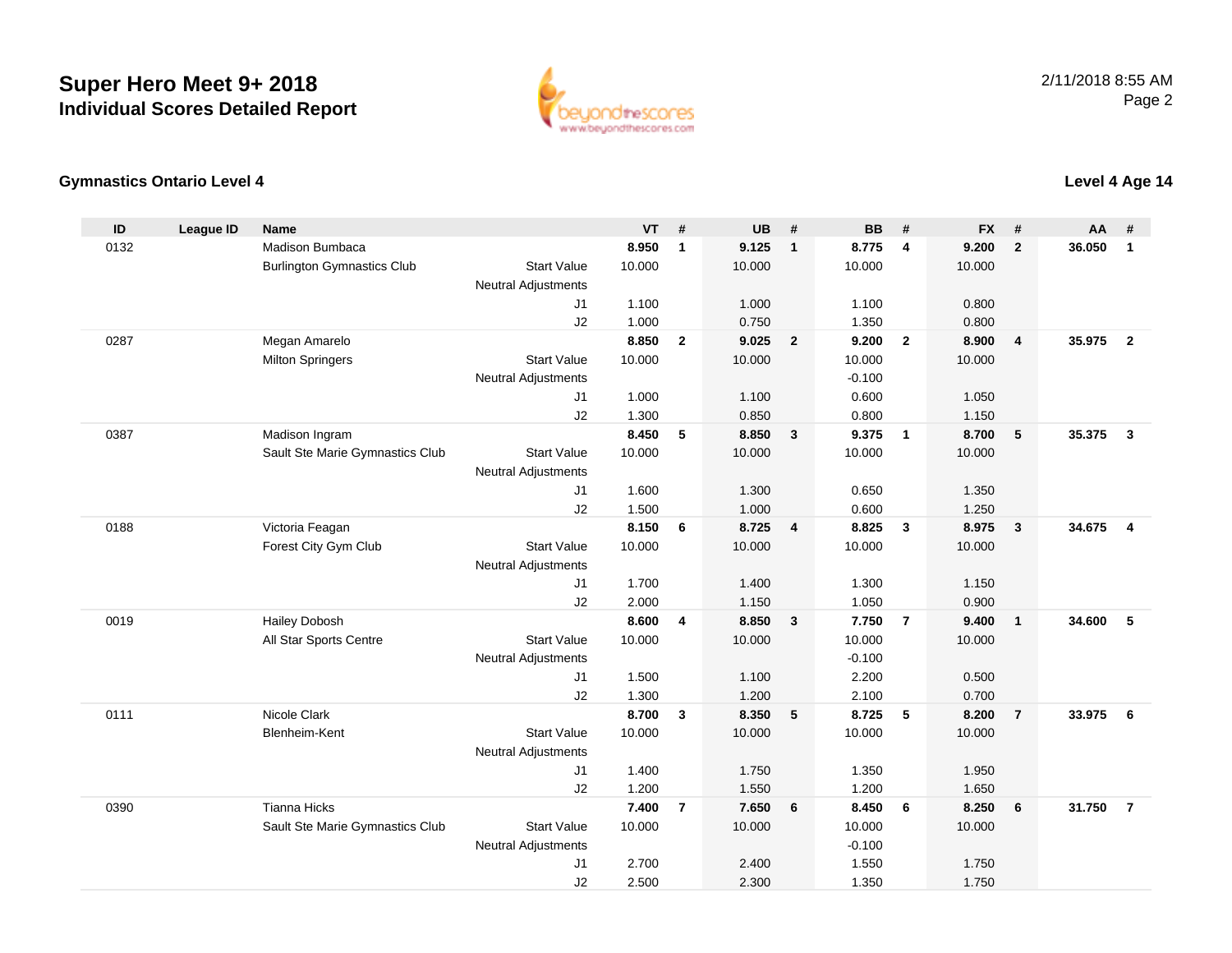

## **Gymnastics Ontario Level 4**

| ID   | <b>League ID</b> | <b>Name</b>                     |                            | <b>VT</b> | #              | <b>UB</b>    | #                       | <b>BB</b> | #                       | <b>FX</b> | #               | AA     | #              |
|------|------------------|---------------------------------|----------------------------|-----------|----------------|--------------|-------------------------|-----------|-------------------------|-----------|-----------------|--------|----------------|
| 0294 |                  | Shyla Miller                    |                            | 9.250     | $\overline{2}$ | 8.800        | $\mathbf{3}$            | 8.900     | $\overline{2}$          | 9.450     | $\mathbf{1}$    | 36,400 | $\mathbf{1}$   |
|      |                  | <b>Milton Springers</b>         | <b>Start Value</b>         | 10.000    |                | 10.000       |                         | 10.000    |                         | 10.000    |                 |        |                |
|      |                  |                                 | <b>Neutral Adjustments</b> |           |                |              |                         | $-0.100$  |                         |           |                 |        |                |
|      |                  |                                 | J1                         | 0.700     |                | 1.300        |                         | 1.050     |                         | 0.600     |                 |        |                |
|      |                  |                                 | J2                         | 0.800     |                | 1.100        |                         | 0.950     |                         | 0.500     |                 |        |                |
| 0277 |                  | Isabella Savaglio               |                            | 9.350     | $\mathbf{1}$   | 8.875        | $\overline{\mathbf{2}}$ | 8.300     | 5                       | 9.300     | $\overline{2}$  | 35.825 | $\overline{2}$ |
|      |                  | <b>High Flyers Gymnastics</b>   | <b>Start Value</b>         | 10.000    |                | 10.000       |                         | 10.000    |                         | 10.000    |                 |        |                |
|      |                  |                                 | <b>Neutral Adjustments</b> |           |                |              |                         | $-0.100$  |                         |           |                 |        |                |
|      |                  |                                 | J1                         | 0.700     |                | 1.100        |                         | 1.750     |                         | 0.750     |                 |        |                |
|      |                  |                                 | J2                         | 0.600     |                | 1.150        |                         | 1.450     |                         | 0.650     |                 |        |                |
| 0247 |                  | Ann Kwarteng                    |                            | 9.200     | $\mathbf{3}$   | 8.450        | $\overline{4}$          | 8.450     | $\overline{\mathbf{4}}$ | 9.300     | $\overline{2}$  | 35.400 | $\mathbf{3}$   |
|      |                  | All Star Sports Centre          | <b>Start Value</b>         | 10.000    |                | 10.000       |                         | 10.000    |                         | 10.000    |                 |        |                |
|      |                  |                                 | <b>Neutral Adjustments</b> |           |                |              |                         | $-0.100$  |                         |           |                 |        |                |
|      |                  |                                 | J <sub>1</sub>             | 0.800     |                | 1.650        |                         | 1.350     |                         | 0.600     |                 |        |                |
|      |                  |                                 | J2                         | 0.800     |                | 1.450        |                         | 1.550     |                         | 0.800     |                 |        |                |
| 0005 |                  | Erin Atkinson                   |                            | 8.350     | 5              | 9.000        | $\overline{1}$          | 8.850     | $\mathbf{3}$            | 9.025     | $\mathbf{3}$    | 35.225 | $\overline{4}$ |
|      |                  | All Star Sports Centre          | <b>Start Value</b>         | 10.000    |                | 10.000       |                         | 10.000    |                         | 10.000    |                 |        |                |
|      |                  |                                 | <b>Neutral Adjustments</b> |           |                |              |                         | $-0.100$  |                         |           |                 |        |                |
|      |                  |                                 | J <sub>1</sub>             | 1.700     |                | 1.100        |                         | 0.950     |                         | 1.100     |                 |        |                |
|      |                  |                                 | J2                         | 1.600     |                | 0.900        |                         | 1.150     |                         | 0.850     |                 |        |                |
| 0391 |                  | <b>Hailey Sicoly</b>            |                            | 7.950     | 6              | 8.050        | 5                       | 8.275     | 6                       | 7.750     | $5\phantom{.0}$ | 32.025 | 5              |
|      |                  | Sault Ste Marie Gymnastics Club | <b>Start Value</b>         | 10.000    |                | 10.000       |                         | 10.000    |                         | 10.000    |                 |        |                |
|      |                  |                                 | <b>Neutral Adjustments</b> |           |                |              |                         |           |                         |           |                 |        |                |
|      |                  |                                 | J1                         | 2.000     |                | 1.900        |                         | 1.700     |                         | 2.400     |                 |        |                |
|      |                  |                                 | J2                         | 2.100     |                | 2.000        |                         | 1.750     |                         | 2.100     |                 |        |                |
| 0194 |                  | Alyssa Wright                   |                            | 8.650     | 4              | 5.050        | 6                       | 9.025     | $\overline{\mathbf{1}}$ | 7.600     | $6\phantom{1}6$ | 30.325 | 6              |
|      |                  | Forest City Gym Club            | <b>Start Value</b>         | 10.000    |                | 10.000       |                         | 10.000    |                         | 10.000    |                 |        |                |
|      |                  |                                 | <b>Neutral Adjustments</b> |           |                |              |                         |           |                         |           |                 |        |                |
|      |                  |                                 | J1                         | 1.500     |                | 5.000        |                         | 0.900     |                         | 2.400     |                 |        |                |
|      |                  |                                 | J2                         | 1.200     |                | 4.900        |                         | 1.050     |                         |           |                 |        |                |
| 0443 |                  | <b>Emily Quimby</b>             |                            | 7.400     | $\overline{7}$ | <b>X.XXX</b> | $\sim$                  | 7.675     | $\overline{7}$          | 8.150     | $\overline{4}$  | 23.225 | $\overline{7}$ |
|      |                  | <b>Winstars Gymnastics</b>      | <b>Start Value</b>         | 10.000    |                |              |                         | 10.000    |                         | 10.000    |                 |        |                |
|      |                  |                                 | <b>Neutral Adjustments</b> |           |                |              |                         | $-0.100$  |                         |           |                 |        |                |
|      |                  |                                 | J <sub>1</sub>             | 2.600     |                |              |                         | 2.300     |                         | 1.900     |                 |        |                |
|      |                  |                                 | J2                         | 2.600     |                |              |                         | 2.150     |                         | 1.800     |                 |        |                |

## **Level 4 Age 15+**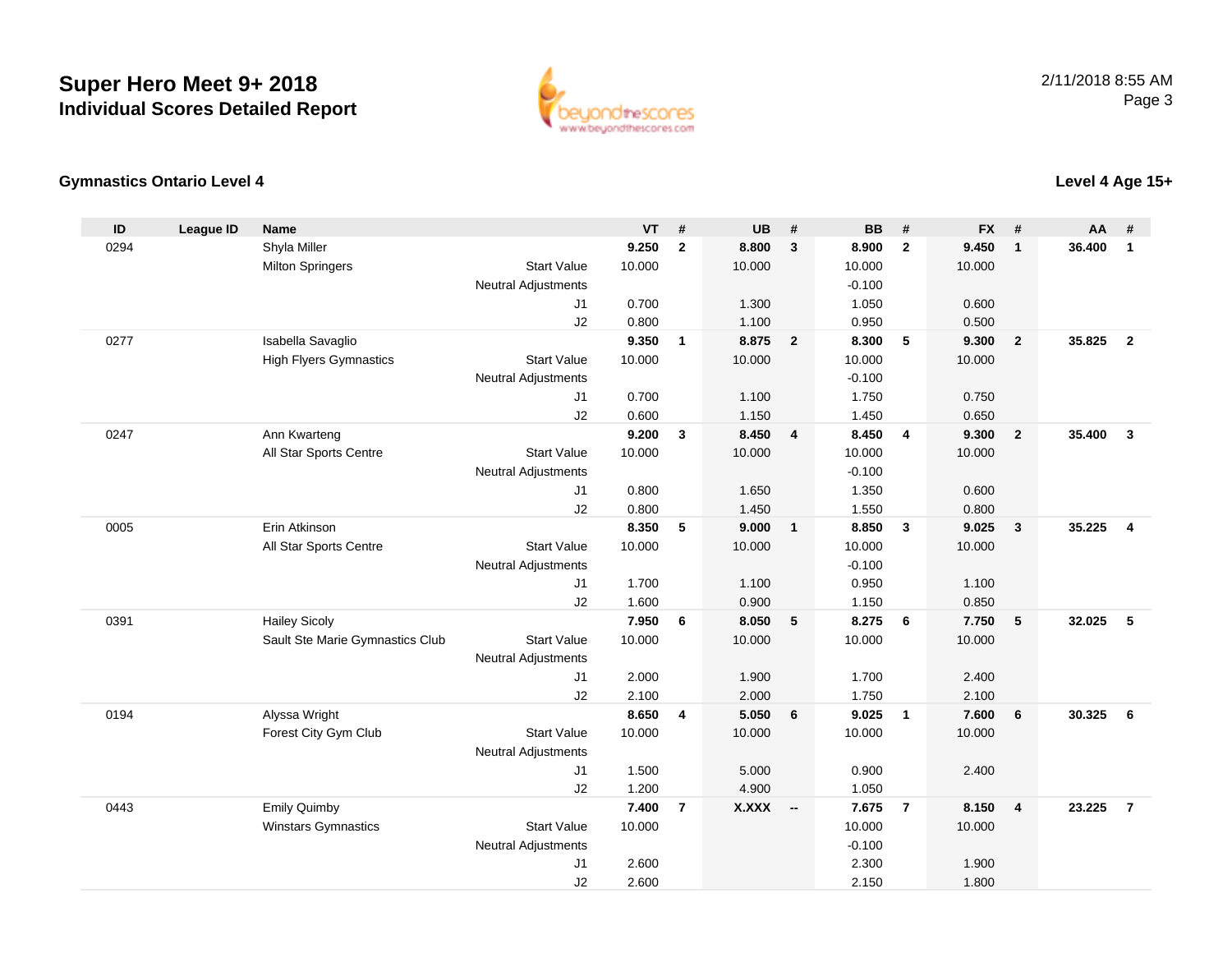

## **Gymnastics Ontario Level 4**

| ID   | <b>League ID</b> | <b>Name</b>                       |                            | <b>VT</b> | #              | <b>UB</b> | #                       | <b>BB</b> | #              | <b>FX</b> | #                       | AA     | #              |
|------|------------------|-----------------------------------|----------------------------|-----------|----------------|-----------|-------------------------|-----------|----------------|-----------|-------------------------|--------|----------------|
| 0226 |                  | Rylee Barron                      |                            | 8.875     | $\overline{2}$ | 8.875     | 5                       | 9.100     | $\overline{2}$ | 9.350     | $\overline{2}$          | 36.200 | $\mathbf{1}$   |
|      |                  | Forest City Gym Club              | <b>Start Value</b>         | 10.000    |                | 10.000    |                         | 10.000    |                | 10.000    |                         |        |                |
|      |                  |                                   | <b>Neutral Adjustments</b> |           |                |           |                         |           |                |           |                         |        |                |
|      |                  |                                   | J1                         | 1.050     |                | 1.000     |                         | 1.000     |                | 0.550     |                         |        |                |
|      |                  |                                   | J2                         | 1.200     |                | 1.250     |                         | 0.800     |                | 0.750     |                         |        |                |
| 0317 |                  | <b>Blake Stringer</b>             |                            | 8.050     | 6              | 9.350     | $\overline{\mathbf{3}}$ | 9.550     | $\overline{1}$ | 9.125     | $\mathbf{3}$            | 36.075 | $\overline{2}$ |
|      |                  | <b>Milton Springers</b>           | <b>Start Value</b>         | 10.000    |                | 10.000    |                         | 10.000    |                | 10.000    |                         |        |                |
|      |                  |                                   | <b>Neutral Adjustments</b> |           |                |           |                         |           |                |           |                         |        |                |
|      |                  |                                   | J1                         | 1.900     |                | 0.800     |                         | 0.350     |                | 0.850     |                         |        |                |
|      |                  |                                   | J2                         | 2.000     |                | 0.500     |                         | 0.550     |                | 0.900     |                         |        |                |
| 0379 |                  | Lauren Rodrigues                  |                            | 8.425     | 5              | 9.325     | $\overline{4}$          | 8.650     | $\sqrt{5}$     | 9.475     | $\mathbf{1}$            | 35.875 | $\mathbf{3}$   |
|      |                  | <b>Milton Springers</b>           | <b>Start Value</b>         | 10.000    |                | 10.000    |                         | 10.000    |                | 10.000    |                         |        |                |
|      |                  |                                   | <b>Neutral Adjustments</b> |           |                |           |                         |           |                |           |                         |        |                |
|      |                  |                                   | J <sub>1</sub>             | 1.600     |                | 0.700     |                         | 1.300     |                | 0.550     |                         |        |                |
|      |                  |                                   | J2                         | 1.550     |                | 0.650     |                         | 1.400     |                | 0.500     |                         |        |                |
| 0314 |                  | Samantha Pinto                    |                            | 8.000     | $\overline{7}$ | 9.625     | $\overline{1}$          | 8.800     | $\mathbf{3}$   | 8.900     | 5                       | 35.325 | $\overline{4}$ |
|      |                  | <b>Milton Springers</b>           | <b>Start Value</b>         | 10.000    |                | 10.000    |                         | 10.000    |                | 10.000    |                         |        |                |
|      |                  |                                   | <b>Neutral Adjustments</b> |           |                |           |                         |           |                |           |                         |        |                |
|      |                  |                                   | J <sub>1</sub>             | 1.900     |                | 0.450     |                         | 1.100     |                | 1.200     |                         |        |                |
|      |                  |                                   | J2                         | 2.100     |                | 0.300     |                         | 1.300     |                | 1.000     |                         |        |                |
| 0134 |                  | Riley Ireland                     |                            | 8.425     | 5              | 9.450     | $\overline{\mathbf{2}}$ | 8.175     | 8              | 9.000     | $\overline{\mathbf{4}}$ | 35.050 | 5              |
|      |                  | <b>Burlington Gymnastics Club</b> | <b>Start Value</b>         | 10.000    |                | 10.000    |                         | 10.000    |                | 10.000    |                         |        |                |
|      |                  |                                   | <b>Neutral Adjustments</b> |           |                |           |                         |           |                |           |                         |        |                |
|      |                  |                                   | J1                         | 1.600     |                | 0.600     |                         | 2.000     |                | 1.150     |                         |        |                |
|      |                  |                                   | J2                         | 1.550     |                | 0.500     |                         | 1.650     |                | 0.850     |                         |        |                |
| 0229 |                  | Olivia Plummer                    |                            | 8.600     | 4              | 8.700     | $6\phantom{1}6$         | 8.600     | 6              | 8.375     | 9                       | 34.275 | 6              |
|      |                  | Forest City Gym Club              | <b>Start Value</b>         | 10.000    |                | 10.000    |                         | 10.000    |                | 10.000    |                         |        |                |
|      |                  |                                   | <b>Neutral Adjustments</b> |           |                |           |                         |           |                |           |                         |        |                |
|      |                  |                                   | J1                         | 1.500     |                | 1.400     |                         | 1.600     |                | 1.600     |                         |        |                |
|      |                  |                                   | J2                         | 1.300     |                | 1.200     |                         | 1.200     |                | 1.650     |                         |        |                |
| 0232 |                  | Danica Zaruba                     |                            | 9.000     | $\mathbf{1}$   | 7.850     | $\overline{\mathbf{8}}$ | 8.575     | $\overline{7}$ | 8.775     | 6                       | 34.200 | $\overline{7}$ |
|      |                  | Forest City Gym Club              | <b>Start Value</b>         | 10.000    |                | 10.000    |                         | 10.000    |                | 10.000    |                         |        |                |
|      |                  |                                   | <b>Neutral Adjustments</b> |           |                |           |                         |           |                |           |                         |        |                |
|      |                  |                                   | J1                         | 1.000     |                | 2.100     |                         | 1.300     |                | 1.150     |                         |        |                |
|      |                  |                                   | J2                         | 1.000     |                | 2.200     |                         | 1.550     |                | 1.300     |                         |        |                |

**Level 4 Age 10 A**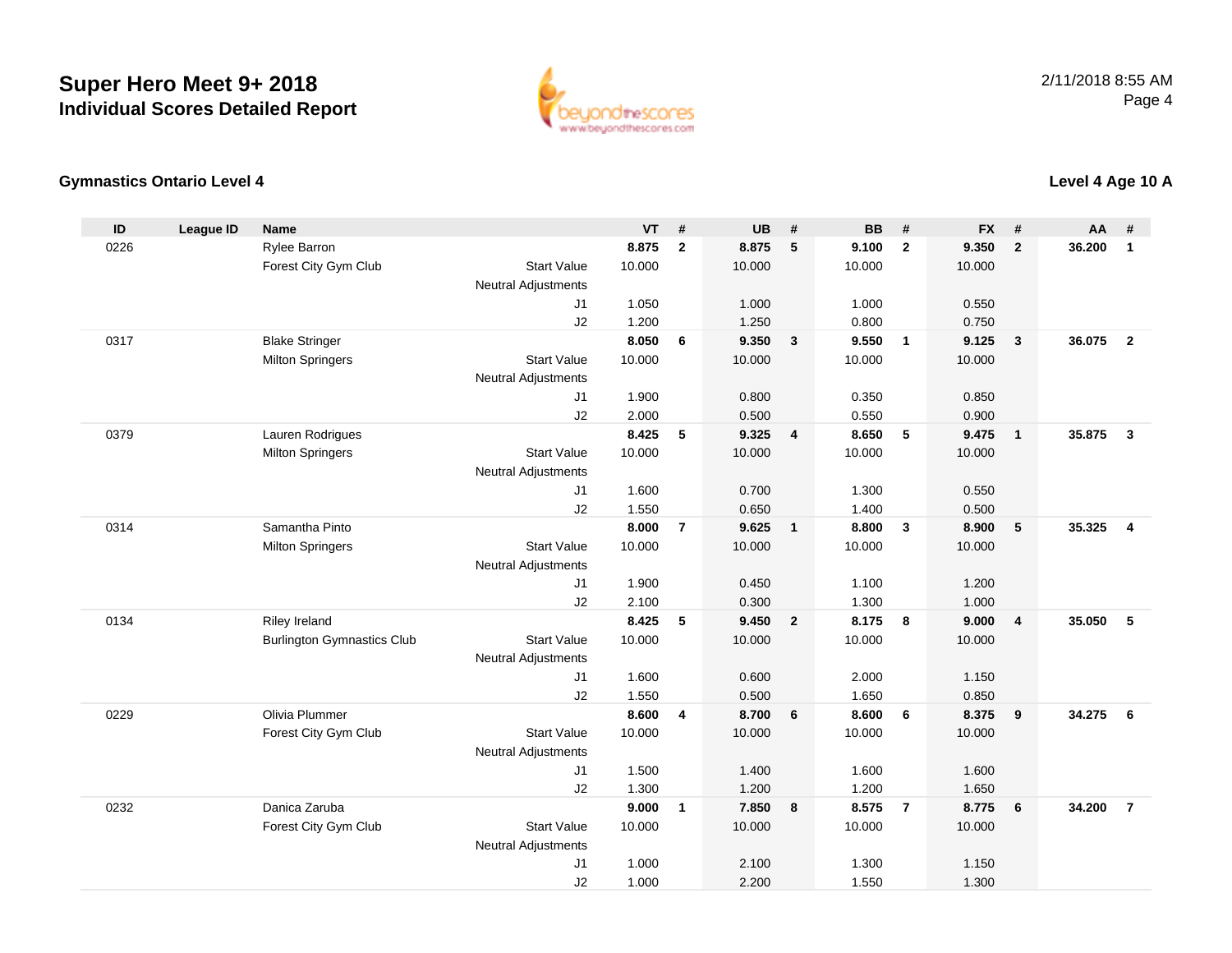

| 0471 | Gabriella Cagnin              |                            | 8.650  | 3  | 8.250  |   | 8.725 4  |   | 8.550 8  | 34.175 | - 8 |
|------|-------------------------------|----------------------------|--------|----|--------|---|----------|---|----------|--------|-----|
|      | <b>World Class Gymnastics</b> | <b>Start Value</b>         | 10.000 |    | 10.000 |   | 10.000   |   | 10.000   |        |     |
|      |                               | Neutral Adjustments        |        |    |        |   |          |   | $-0.100$ |        |     |
|      |                               | J1                         | 1.300  |    | 1.800  |   | 1.300    |   | 1.350    |        |     |
|      |                               | J2                         | 1.400  |    | 1.700  |   | 1.250    |   | 1.350    |        |     |
| 0477 | <b>Madison Graton</b>         |                            | 6.400  | -8 | 8.250  | 7 | 7.925    | 9 | 8.600    | 31.175 | - 9 |
|      | <b>World Class Gymnastics</b> | <b>Start Value</b>         | 10.000 |    | 10.000 |   | 10.000   |   | 10.000   |        |     |
|      |                               | <b>Neutral Adjustments</b> |        |    |        |   | $-0.100$ |   |          |        |     |
|      |                               | J1                         | 3.600  |    | 1.900  |   | 2.000    |   | 1.300    |        |     |
|      |                               | J2                         | 3.600  |    | 1.600  |   | 1.950    |   | 1.500    |        |     |

## **Gymnastics Ontario Level 4**

| ID   | League ID | <b>Name</b>                   |                            | <b>VT</b> | #            | <b>UB</b> | #                       | <b>BB</b> | #              | <b>FX</b> | #              | <b>AA</b> | #                       |
|------|-----------|-------------------------------|----------------------------|-----------|--------------|-----------|-------------------------|-----------|----------------|-----------|----------------|-----------|-------------------------|
| 0034 |           | Amya Lagman-Mungin            |                            | 9.025     | $\mathbf{2}$ | 9.525     | $\mathbf{1}$            | 9.200     | $\mathbf{3}$   | 9.600     | $\mathbf{1}$   | 37.350    | 1                       |
|      |           | All Star Sports Centre        | <b>Start Value</b>         | 10.000    |              | 10.000    |                         | 10.000    |                | 10.000    |                |           |                         |
|      |           |                               | <b>Neutral Adjustments</b> |           |              |           |                         |           |                |           |                |           |                         |
|      |           |                               | J <sub>1</sub>             | 0.900     |              | 0.550     |                         | 0.850     |                | 0.350     |                |           |                         |
|      |           |                               | J2                         | 1.050     |              | 0.400     |                         | 0.750     |                | 0.450     |                |           |                         |
| 0468 |           | <b>Ellie Stevens</b>          |                            | 9.400     | $\mathbf{1}$ | 9.450     | $\overline{\mathbf{2}}$ | 8.750     | - 6            | 9.450     | $\overline{2}$ | 37.050    | $\overline{2}$          |
|      |           | <b>World Class Gymnastics</b> | <b>Start Value</b>         | 10.000    |              | 10.000    |                         | 10.000    |                | 10.000    |                |           |                         |
|      |           |                               | <b>Neutral Adjustments</b> |           |              |           |                         | $-0.100$  |                |           |                |           |                         |
|      |           |                               | J1                         | 0.600     |              | 0.600     |                         | 1.200     |                | 0.450     |                |           |                         |
|      |           |                               | J2                         | 0.600     |              | 0.500     |                         | 1.100     |                | 0.650     |                |           |                         |
| 0449 |           | <b>Grace Peltier</b>          |                            | 7.700     | 6            | 8.600     | 6                       | 9.050     | $\overline{4}$ | 9.250     | 3              | 34.600    | $\mathbf{3}$            |
|      |           | Winstars Gymnastics           | <b>Start Value</b>         | 10.000    |              | 10.000    |                         | 10.000    |                | 10.000    |                |           |                         |
|      |           |                               | <b>Neutral Adjustments</b> |           |              |           |                         |           |                |           |                |           |                         |
|      |           |                               | J <sub>1</sub>             | 2.300     |              | 1.500     |                         | 1.000     |                | 0.700     |                |           |                         |
|      |           |                               | J2                         | 2.300     |              | 1.300     |                         | 0.900     |                | 0.800     |                |           |                         |
| 0311 |           | Zaidee Smith                  |                            | 7.750     | 5            | 9.000     | $\overline{4}$          | 8.800     | 5              | 8.875     | 5              | 34.425    | $\overline{\mathbf{4}}$ |
|      |           | <b>Milton Springers</b>       | <b>Start Value</b>         | 10.000    |              | 10.000    |                         | 10.000    |                | 10.000    |                |           |                         |
|      |           |                               | <b>Neutral Adjustments</b> |           |              |           |                         |           |                |           |                |           |                         |
|      |           |                               | J1                         | 2.400     |              | 1.100     |                         | 1.100     |                | 1.050     |                |           |                         |
|      |           |                               | J2                         | 2.100     |              | 0.900     |                         | 1.300     |                | 1.200     |                |           |                         |
| 0479 |           | Carys Pike                    |                            | 7.900     | 4            | 9.100     | $\overline{\mathbf{3}}$ | 8.650     | $\overline{7}$ | 8.775     | 6              | 34.425    | $\overline{4}$          |
|      |           | <b>World Class Gymnastics</b> | <b>Start Value</b>         | 10.000    |              | 10.000    |                         | 10.000    |                | 10.000    |                |           |                         |
|      |           |                               | <b>Neutral Adjustments</b> |           |              |           |                         | $-0.100$  |                |           |                |           |                         |
|      |           |                               | J1                         | 2.000     |              | 1.000     |                         | 1.250     |                | 1.350     |                |           |                         |
|      |           |                               | J <sub>2</sub>             | 2.200     |              | 0.800     |                         | 1.250     |                | 1.100     |                |           |                         |

**Level 4 Age 10 B**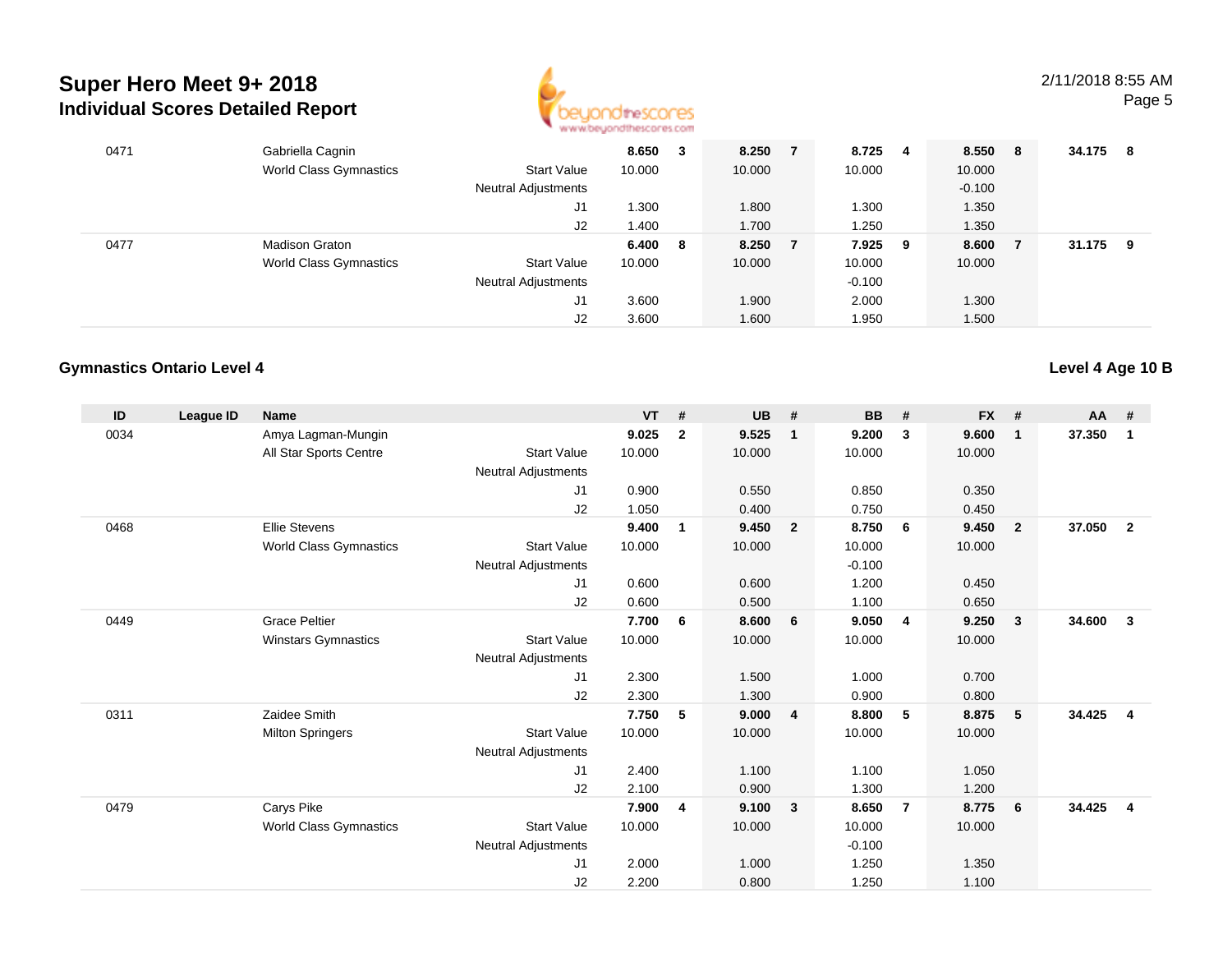

| 0115 | N'Tayea Ladd                  |                            | 8.700   | 3  | 8.175   | $\overline{7}$ | 7.500     | 8   | 8.575  | $\overline{7}$           | 32.950 | 5   |
|------|-------------------------------|----------------------------|---------|----|---------|----------------|-----------|-----|--------|--------------------------|--------|-----|
|      | Blenheim-Kent                 | <b>Start Value</b>         | 10.000  |    | 10.000  |                | 10.000    |     | 10.000 |                          |        |     |
|      |                               | <b>Neutral Adjustments</b> |         |    |         |                |           |     |        |                          |        |     |
|      |                               | J1                         | 1.200   |    | 1.900   |                | 2.400     |     | 1.400  |                          |        |     |
|      |                               | J2                         | 1.400   |    | 1.750   |                | 2.600     |     | 1.450  |                          |        |     |
| 0447 | Christina Grammatico          |                            | 6.900 8 |    | 7.000   | 8              | $9.250$ 2 |     | 9.050  | -4                       | 32.200 | - 6 |
|      | <b>Winstars Gymnastics</b>    | <b>Start Value</b>         | 10.000  |    | 10.000  |                | 10.000    |     | 10.000 |                          |        |     |
|      |                               | <b>Neutral Adjustments</b> |         |    |         |                |           |     |        |                          |        |     |
|      |                               | J1                         | 3.000   |    | 3.100   |                | 0.750     |     | 0.950  |                          |        |     |
|      |                               | J2                         | 3.200   |    | 2.900   |                | 0.750     |     | 0.950  |                          |        |     |
| 0498 | Gabriella Brukker             |                            | 7.600   | -7 | 8.750 5 |                | 9.550     | - 1 | X.XXX  | $\overline{\phantom{a}}$ | 25.900 | 7   |
|      | <b>World Class Gymnastics</b> | Start Value                | 10.000  |    | 10.000  |                | 10.000    |     |        |                          |        |     |
|      |                               | <b>Neutral Adjustments</b> |         |    |         |                |           |     |        |                          |        |     |
|      |                               | J <sub>1</sub>             | 2.500   |    | 1.200   |                | 0.400     |     |        |                          |        |     |
|      |                               | J2                         | 2.300   |    | 1.300   |                | 0.500     |     |        |                          |        |     |

## **Gymnastics Ontario Level 4**

**Level 4 Age 10 C**

| ID   | League ID | Name                          |                     | <b>VT</b> | #            | <b>UB</b> | #                       | <b>BB</b> | #              | <b>FX</b> | #              | AA     | #              |
|------|-----------|-------------------------------|---------------------|-----------|--------------|-----------|-------------------------|-----------|----------------|-----------|----------------|--------|----------------|
| 0467 |           | Rowan Timmons                 |                     | 9.300     | 1            | 9.325     | $\mathbf{1}$            | 9.350     | $\mathbf{3}$   | 9.175     | $_{3}$         | 37.150 | -1             |
|      |           | <b>World Class Gymnastics</b> | <b>Start Value</b>  | 10.000    |              | 10.000    |                         | 10.000    |                | 10.000    |                |        |                |
|      |           |                               | Neutral Adjustments |           |              |           |                         |           |                |           |                |        |                |
|      |           |                               | J1                  | 0.700     |              | 0.750     |                         | 0.650     |                | 0.850     |                |        |                |
|      |           |                               | J2                  | 0.700     |              | 0.600     |                         | 0.650     |                | 0.800     |                |        |                |
| 0466 |           | Anna Ptaszek                  |                     | 8.100     | 6            | 9.025     | 3                       | 9.600     | 1              | 9.250     | $\overline{2}$ | 35.975 | $\overline{2}$ |
|      |           | World Class Gymnastics        | <b>Start Value</b>  | 10.000    |              | 10.000    |                         | 10.000    |                | 10.000    |                |        |                |
|      |           |                               | Neutral Adjustments |           |              |           |                         |           |                |           |                |        |                |
|      |           |                               | J1                  | 1.800     |              | 0.950     |                         | 0.300     |                | 0.800     |                |        |                |
|      |           |                               | J2                  | 2.000     |              | 1.000     |                         | 0.500     |                | 0.700     |                |        |                |
| 0032 |           | Julia Ilciuc                  |                     | 8.750     | $\mathbf{2}$ | 8.675     | 5                       | 9.375     | $\overline{2}$ | 8.850     | 6              | 35.650 | -3             |
|      |           | All Star Sports Centre        | <b>Start Value</b>  | 10.000    |              | 10.000    |                         | 10.000    |                | 10.000    |                |        |                |
|      |           |                               | Neutral Adjustments |           |              |           |                         |           |                |           |                |        |                |
|      |           |                               | J1                  | 1.300     |              | 1.400     |                         | 0.600     |                | 1.000     |                |        |                |
|      |           |                               | J2                  | 1.200     |              | 1.250     |                         | 0.650     |                | 1.300     |                |        |                |
| 0011 |           | Jodi Ysabelle Bullock         |                     | 8.250     | 4            | 8.800     | $\overline{\mathbf{4}}$ | 8.550     | 5              | 9.400     | $\blacksquare$ | 35.000 | -4             |
|      |           | All Star Sports Centre        | <b>Start Value</b>  | 10.000    |              | 10.000    |                         | 10.000    |                | 10.000    |                |        |                |
|      |           |                               | Neutral Adjustments |           |              |           |                         | $-0.100$  |                |           |                |        |                |
|      |           |                               | J1                  | 1.700     |              | 1.300     |                         | 1.400     |                | 0.600     |                |        |                |
|      |           |                               | J2                  | 1.800     |              | 1.100     |                         | 1.300     |                | 0.600     |                |        |                |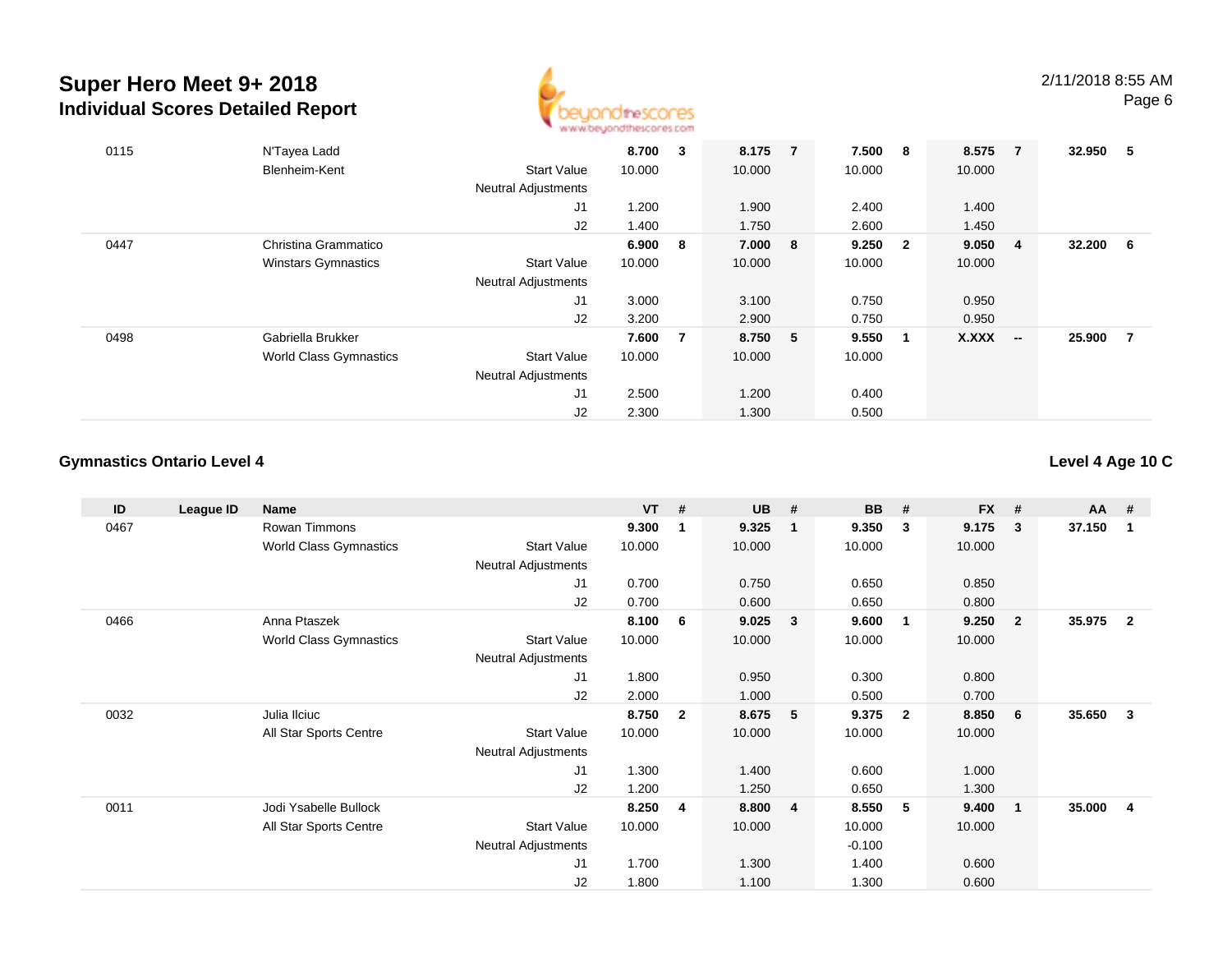

| 0392 | Alexis Sopha<br>Sault Ste Marie Gymnastics Club     | <b>Start Value</b><br>Neutral Adjustments<br>J1<br>J2                    | 8.250<br>10.000<br>1.700<br>1.800 | -4                       | 9.300<br>10.000<br>0.700<br>0.700 | $\overline{2}$ | 8.525<br>10.000<br>$-0.100$<br>1.450<br>1.300 | - 6            | 8.925<br>10.000<br>0.950<br>1.200 | - 5                     | 35.000 | -4  |
|------|-----------------------------------------------------|--------------------------------------------------------------------------|-----------------------------------|--------------------------|-----------------------------------|----------------|-----------------------------------------------|----------------|-----------------------------------|-------------------------|--------|-----|
| 0469 | Cara Luang-Asa<br><b>World Class Gymnastics</b>     | <b>Start Value</b><br><b>Neutral Adjustments</b><br>J1<br>J2             | 8.300<br>10.000<br>1.600<br>1.800 | 3                        | 8.450<br>10.000<br>1.600<br>1.500 | 6              | 9.100<br>10.000<br>0.850<br>0.950             | $\overline{4}$ | 8.000<br>10.000<br>2.100<br>1.900 | - 8                     | 33.850 | -5  |
| 0171 | Stella Makinen<br><b>Chatham Inspire Gymnastics</b> | <b>Start Value</b><br><b>Neutral Adjustments</b><br>J <sub>1</sub><br>J2 | 8.200<br>10.000<br>1.900<br>1.700 | 5                        | 7.750<br>10.000<br>2.200<br>2.300 | 8              | 8.200<br>10.000<br>2.000<br>1.600             | $\overline{7}$ | 9.100<br>10.000<br>0.800<br>1.000 | $\overline{\mathbf{4}}$ | 33.250 | - 6 |
| 0445 | Kiara Belanger<br><b>Winstars Gymnastics</b>        | <b>Start Value</b><br>Neutral Adjustments<br>J <sub>1</sub><br>J2        | X.XXX                             | $\overline{\phantom{a}}$ | 8.400<br>10.000<br>1.500<br>1.700 | $\overline{7}$ | 8.100<br>10.000<br>2.000<br>1.800             | - 8            | 8.275<br>10.000<br>1.800<br>1.650 | $\overline{7}$          | 24.775 | -7  |

## **Gymnastics Ontario Level 4**

## **Level 4 Age 11 A**

| ID   | League ID | Name                          |                            | $VT$ # |                          | <b>UB</b> | #                        | <b>BB</b>    | #                        | <b>FX</b> | #                        | <b>AA</b> | #                        |
|------|-----------|-------------------------------|----------------------------|--------|--------------------------|-----------|--------------------------|--------------|--------------------------|-----------|--------------------------|-----------|--------------------------|
| 0155 |           | Juliana Marchand-Rodgers      |                            | X.XXX  | $\overline{\phantom{a}}$ | X.XXX     | $\overline{\phantom{a}}$ | <b>X.XXX</b> | $\overline{\phantom{a}}$ | X.XXX     | $\overline{\phantom{a}}$ | 0.000     | $\overline{\phantom{a}}$ |
| 0473 |           | Addison Richardson            |                            | 8.800  | $\overline{2}$           | 9.025     | $\overline{2}$           | 9.175        | 3                        | 9.650     | -1                       | 36.650    |                          |
|      |           | <b>World Class Gymnastics</b> | <b>Start Value</b>         | 10.000 |                          | 10.000    |                          | 10.000       |                          | 10.000    |                          |           |                          |
|      |           |                               | <b>Neutral Adjustments</b> |        |                          |           |                          |              |                          |           |                          |           |                          |
|      |           |                               | J1                         | 1.200  |                          | 1.000     |                          | 0.900        |                          | 0.450     |                          |           |                          |
|      |           |                               | J2                         | 1.200  |                          | 0.950     |                          | 0.750        |                          | 0.250     |                          |           |                          |
| 0453 |           | Julia Francis                 |                            | 8.500  | 3                        | 8.900     | $\overline{\mathbf{3}}$  | 9.225        | $\overline{\mathbf{2}}$  | 9.150     | $\overline{\mathbf{2}}$  | 35.775    | $\overline{2}$           |
|      |           | <b>Winstars Gymnastics</b>    | <b>Start Value</b>         | 10.000 |                          | 10.000    |                          | 10.000       |                          | 10.000    |                          |           |                          |
|      |           |                               | <b>Neutral Adjustments</b> |        |                          |           |                          | $-0.100$     |                          |           |                          |           |                          |
|      |           |                               | J <sub>1</sub>             | 1.400  |                          | 1.200     |                          | 0.700        |                          | 0.950     |                          |           |                          |
|      |           |                               | J2                         | 1.600  |                          | 1.000     |                          | 0.650        |                          | 0.750     |                          |           |                          |
| 0436 |           | Heidi Fuerth                  |                            | 8.350  | 6                        | 8.800     | $\overline{4}$           | 8.700        | - 5                      | 8.775     | -5                       | 34.625    | 3                        |
|      |           | <b>Winstars Gymnastics</b>    | <b>Start Value</b>         | 10.000 |                          | 10.000    |                          | 10.000       |                          | 10.000    |                          |           |                          |
|      |           |                               | <b>Neutral Adjustments</b> |        |                          |           |                          | $-0.100$     |                          |           |                          |           |                          |
|      |           |                               | J1                         | 1.700  |                          | 1.300     |                          | 1.100        |                          | 1.250     |                          |           |                          |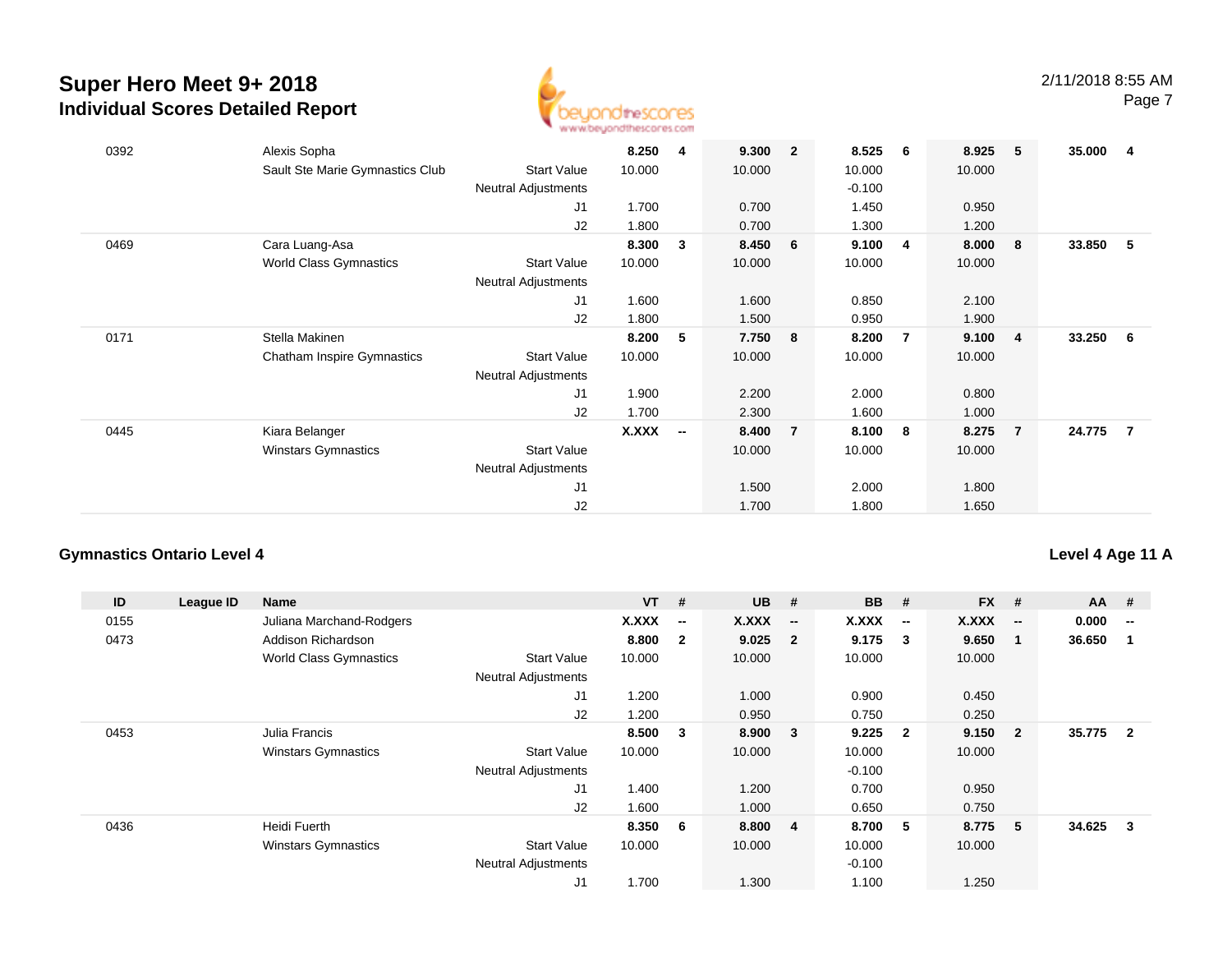

|      |                               | J2                         | 1.600  |   | 1.100  |                | 1.300    |                | 1.200  |                         |        |                |
|------|-------------------------------|----------------------------|--------|---|--------|----------------|----------|----------------|--------|-------------------------|--------|----------------|
| 0517 | Maelle Tong                   |                            | 8.400  | 5 | 9.150  | $\mathbf{1}$   | 9.350    | $\mathbf{1}$   | 7.475  | $\overline{\mathbf{8}}$ | 34.375 | $\overline{4}$ |
|      | University of Toronto         | <b>Start Value</b>         | 10.000 |   | 10.000 |                | 10.000   |                | 10.000 |                         |        |                |
|      |                               | <b>Neutral Adjustments</b> |        |   |        |                |          |                |        |                         |        |                |
|      |                               | J1                         | 1.700  |   | 0.800  |                | 0.750    |                | 2.650  |                         |        |                |
|      |                               | J2                         | 1.500  |   | 0.900  |                | 0.550    |                | 2.400  |                         |        |                |
| 0497 | MacKenzie Halliwell           |                            | 9.000  | 1 | 7.450  | 8              | 8.900    | 4              | 8.900  | $\overline{\mathbf{3}}$ | 34.250 | - 5            |
|      | World Class Gymnastics        | <b>Start Value</b>         | 10.000 |   | 10.000 |                | 10.000   |                | 10.000 |                         |        |                |
|      |                               | <b>Neutral Adjustments</b> |        |   |        |                |          |                |        |                         |        |                |
|      |                               | J1                         | 1.000  |   | 2.500  |                | 1.150    |                | 1.200  |                         |        |                |
|      |                               | J2                         | 1.000  |   | 2.600  |                | 1.050    |                | 1.000  |                         |        |                |
| 0438 | <b>Hailey Semande</b>         |                            | 8.450  | 4 | 7.500  | $\overline{7}$ | 8.450    | 6              | 8.500  | - 6                     | 32.900 | - 6            |
|      | <b>Winstars Gymnastics</b>    | <b>Start Value</b>         | 10.000 |   | 10.000 |                | 10.000   |                | 10.000 |                         |        |                |
|      |                               | <b>Neutral Adjustments</b> |        |   |        |                | $-0.100$ |                |        |                         |        |                |
|      |                               | J1                         | 1.500  |   | 2.400  |                | 1.450    |                | 1.600  |                         |        |                |
|      |                               | J2                         | 1.600  |   | 2.600  |                | 1.450    |                | 1.400  |                         |        |                |
| 0516 | Elle Pescador-Jin             |                            | 8.050  | 7 | 8.700  | 5              | 8.075    | $\overline{7}$ | 8.025  | $\overline{7}$          | 32.850 | $\overline{7}$ |
|      | University of Toronto         | <b>Start Value</b>         | 10.000 |   | 10.000 |                | 10.000   |                | 10.000 |                         |        |                |
|      |                               | <b>Neutral Adjustments</b> |        |   |        |                |          |                |        |                         |        |                |
|      |                               | J1                         | 2.000  |   | 1.500  |                | 2.000    |                | 1.950  |                         |        |                |
|      |                               | J2                         | 1.900  |   | 1.100  |                | 1.850    |                | 2.000  |                         |        |                |
| 0474 | Katelyn Masters               |                            | 7.250  | 8 | 8.275  | 6              | 7.800    | 8              | 8.825  | $\overline{4}$          | 32.150 | - 8            |
|      | <b>World Class Gymnastics</b> | <b>Start Value</b>         | 10.000 |   | 10.000 |                | 10.000   |                | 10.000 |                         |        |                |
|      |                               | <b>Neutral Adjustments</b> |        |   |        |                |          |                |        |                         |        |                |
|      |                               | J1                         | 2.700  |   | 1.900  |                | 2.300    |                | 1.150  |                         |        |                |
|      |                               | J2                         | 2.800  |   | 1.550  |                | 2.100    |                | 1.200  |                         |        |                |

## **Gymnastics Ontario Level 4**

**Level 4 Age 11 B**

| ID   | League ID | <b>Name</b>             |                            | $VT$ # |   | <b>UB</b> | - #                     | <b>BB</b> | - # | <b>FX</b> | -# | <b>AA</b> | -# |
|------|-----------|-------------------------|----------------------------|--------|---|-----------|-------------------------|-----------|-----|-----------|----|-----------|----|
| 0284 |           | <b>Ysabel Cruz</b>      |                            | 8.500  | 3 | 9.550     | $\overline{\mathbf{3}}$ | 9.425     |     | 9.600     | -1 | 37.075    |    |
|      |           | <b>Milton Springers</b> | <b>Start Value</b>         | 10.000 |   | 10.000    |                         | 10.000    |     | 10.000    |    |           |    |
|      |           |                         | <b>Neutral Adjustments</b> |        |   |           |                         |           |     |           |    |           |    |
|      |           |                         | J1                         | 1.400  |   | 0.500     |                         | 0.600     |     | 0.450     |    |           |    |
|      |           |                         | J2                         | 1.600  |   | 0.400     |                         | 0.550     |     | 0.350     |    |           |    |
| 0316 |           | Kyla Skinner            |                            | 8.350  | 4 | 9.725     |                         | 9.250     | - 3 | 9.275     | -4 | 36.600    | -2 |
|      |           | <b>Milton Springers</b> | <b>Start Value</b>         | 10.000 |   | 10.000    |                         | 10.000    |     | 10.000    |    |           |    |
|      |           |                         | <b>Neutral Adjustments</b> |        |   |           |                         |           |     |           |    |           |    |
|      |           |                         | J1                         | 1.600  |   | 0.300     |                         | 0.800     |     | 0.750     |    |           |    |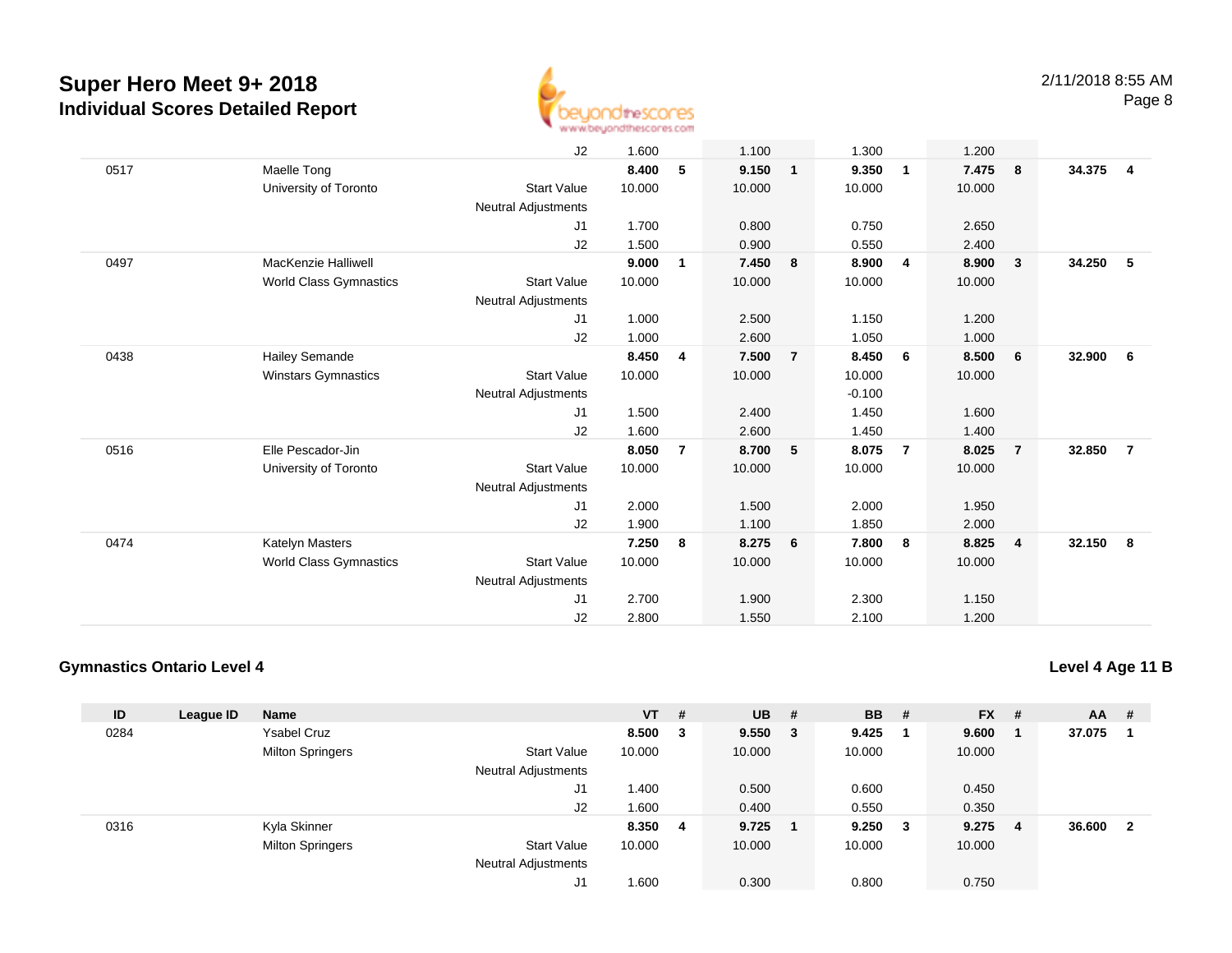

|      |                            | J2                         | 1.700  |                | 0.250  |                | 0.700    |                | 0.700  |                         |        |                |
|------|----------------------------|----------------------------|--------|----------------|--------|----------------|----------|----------------|--------|-------------------------|--------|----------------|
| 0112 | Victoria Conlon            |                            | 9.200  | $\mathbf{1}$   | 8.325  | $\overline{7}$ | 9.150    | $\overline{4}$ | 9.600  | $\overline{1}$          | 36.275 | $\mathbf{3}$   |
|      | Blenheim-Kent              | <b>Start Value</b>         | 10.000 |                | 10.000 |                | 10.000   |                | 10.000 |                         |        |                |
|      |                            | <b>Neutral Adjustments</b> |        |                |        |                |          |                |        |                         |        |                |
|      |                            | J1                         | 0.800  |                | 1.600  |                | 0.800    |                | 0.300  |                         |        |                |
|      |                            | J2                         | 0.800  |                | 1.750  |                | 0.900    |                | 0.500  |                         |        |                |
| 0246 | Hope Davis                 |                            | 8.950  | $\mathbf{2}$   | 9.250  | 5              | 8.375    | $\overline{7}$ | 9.325  | $\overline{\mathbf{3}}$ | 35.900 | 4              |
|      | All Star Sports Centre     | <b>Start Value</b>         | 10.000 |                | 10.000 |                | 10.000   |                | 10.000 |                         |        |                |
|      |                            | <b>Neutral Adjustments</b> |        |                |        |                | $-0.100$ |                |        |                         |        |                |
|      |                            | J <sub>1</sub>             | 1.000  |                | 0.900  |                | 1.450    |                | 0.800  |                         |        |                |
|      |                            | J2                         | 1.100  |                | 0.600  |                | 1.600    |                | 0.550  |                         |        |                |
| 0518 | Nathalie Rawlinson         |                            | 8.050  | 6              | 8.550  | 6              | 9.275    | $\overline{2}$ | 9.225  | 5                       | 35.100 | -5             |
|      | University of Toronto      | <b>Start Value</b>         | 10.000 |                | 10.000 |                | 10.000   |                | 10.000 |                         |        |                |
|      |                            | <b>Neutral Adjustments</b> |        |                |        |                |          |                |        |                         |        |                |
|      |                            | J1                         | 1.900  |                | 1.600  |                | 0.650    |                | 0.750  |                         |        |                |
|      |                            | J2                         | 2.000  |                | 1.300  |                | 0.800    |                | 0.800  |                         |        |                |
| 0285 | Julia Pacheco              |                            | 8.250  | 5              | 9.275  | 4              | 8.100    | 8              | 9.175  | 6                       | 34.800 | 6              |
|      | <b>Milton Springers</b>    | <b>Start Value</b>         | 10.000 |                | 10.000 |                | 10.000   |                | 10.000 |                         |        |                |
|      |                            | <b>Neutral Adjustments</b> |        |                |        |                | $-0.100$ |                |        |                         |        |                |
|      |                            | J1                         | 1.800  |                | 0.800  |                | 1.750    |                | 0.750  |                         |        |                |
|      |                            | J2                         | 1.700  |                | 0.650  |                | 1.850    |                | 0.900  |                         |        |                |
| 0439 | Devyn Nichols              |                            | 6.650  | $\overline{7}$ | 9.575  | $\overline{2}$ | 9.025    | 5              | 9.350  | $\overline{\mathbf{2}}$ | 34.600 | $\overline{7}$ |
|      | <b>Winstars Gymnastics</b> | <b>Start Value</b>         | 10.000 |                | 10.000 |                | 10.000   |                | 10.000 |                         |        |                |
|      |                            | <b>Neutral Adjustments</b> |        |                |        |                | $-0.100$ |                |        |                         |        |                |
|      |                            | J1                         | 3.300  |                | 0.450  |                | 0.850    |                | 0.700  |                         |        |                |
|      |                            | J2                         | 3.400  |                | 0.400  |                | 0.900    |                | 0.600  |                         |        |                |
| 0245 | Kaileigh DaRosa            |                            | 8.350  | 4              | 7.800  | 8              | 8.450    | 6              | 8.700  | $\overline{7}$          | 33.300 | 8              |
|      | Forest City Gym Club       | <b>Start Value</b>         | 10.000 |                | 10.000 |                | 10.000   |                | 10.000 |                         |        |                |
|      |                            | Neutral Adjustments        |        |                |        |                | $-0.100$ |                |        |                         |        |                |
|      |                            | J1                         | 1.600  |                | 2.300  |                | 1.300    |                | 1.200  |                         |        |                |
|      |                            | J2                         | 1.700  |                | 2.100  |                | 1.600    |                | 1.400  |                         |        |                |

## **Gymnastics Ontario Level 4**

## **Level 4 Age 11 C**

| ID   | League ID | <b>Name</b>           |                     | <b>VT</b> | -# | UB     | <b>BB</b> | <b>FX</b> |           | $AA$ # |  |
|------|-----------|-----------------------|---------------------|-----------|----|--------|-----------|-----------|-----------|--------|--|
| 0519 |           | Mibuki Misawa         |                     | 8.850     |    | 8.175  | 9.050     | 8.875     | $\bullet$ | 34.950 |  |
|      |           | University of Toronto | <b>Start Value</b>  | 10.000    |    | 10.000 | 10.000    | 10.000    |           |        |  |
|      |           |                       | Neutral Adjustments |           |    |        |           |           |           |        |  |
|      |           |                       |                     | 1.100     |    | 1.900  | 0.850     | 1.100     |           |        |  |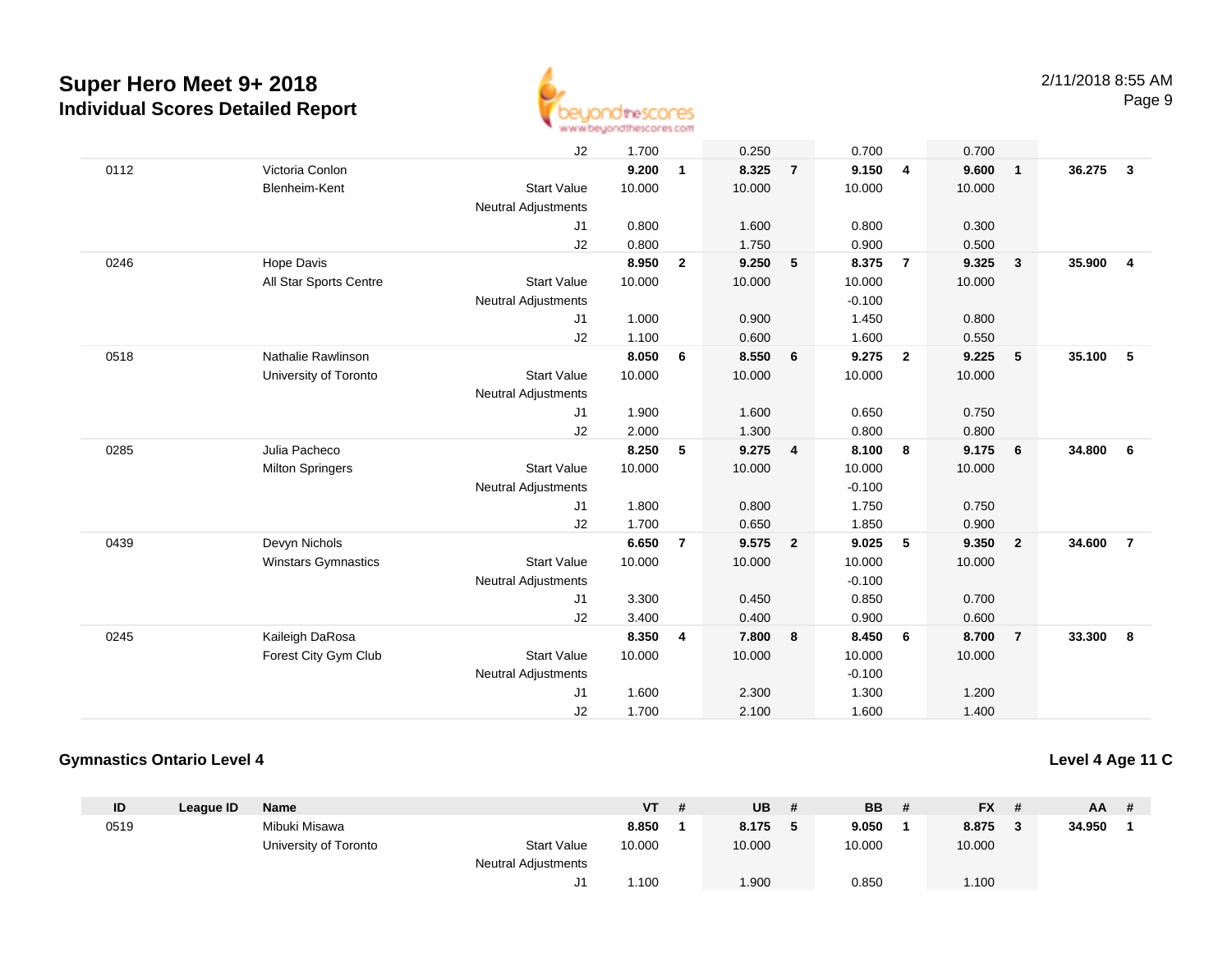

Page 10

|      |                                 | J2                         | 1.200  |                | 1.750  |                | 1.050    |                | 1.150  |                         |        |                |
|------|---------------------------------|----------------------------|--------|----------------|--------|----------------|----------|----------------|--------|-------------------------|--------|----------------|
| 0315 | Julia Stefanov                  |                            | 7.800  | 6              | 8.750  | $\overline{2}$ | 8.850    | $\mathbf{3}$   | 9.350  | $\overline{\mathbf{1}}$ | 34.750 | $\overline{2}$ |
|      | <b>Milton Springers</b>         | <b>Start Value</b>         | 10.000 |                | 10.000 |                | 10.000   |                | 10.000 |                         |        |                |
|      |                                 | <b>Neutral Adjustments</b> |        |                |        |                |          |                |        |                         |        |                |
|      |                                 | J1                         | 2.400  |                | 1.200  |                | 1.150    |                | 0.600  |                         |        |                |
|      |                                 | J2                         | 2.000  |                | 1.300  |                | 1.150    |                | 0.700  |                         |        |                |
| 0029 | Anjilee Hemanchal               |                            | 8.700  | $\overline{2}$ | 7.750  | 6              | 8.875    | $\overline{2}$ | 9.075  | $\overline{\mathbf{2}}$ | 34.400 | $\mathbf{3}$   |
|      | All Star Sports Centre          | <b>Start Value</b>         | 10.000 |                | 10.000 |                | 10.000   |                | 10.000 |                         |        |                |
|      |                                 | <b>Neutral Adjustments</b> |        |                |        |                |          |                |        |                         |        |                |
|      |                                 | J1                         | 1.300  |                | 2.200  |                | 1.150    |                | 1.000  |                         |        |                |
|      |                                 | J2                         | 1.300  |                | 2.300  |                | 1.100    |                | 0.850  |                         |        |                |
| 0394 | Julia Heika                     |                            | 8.050  | 4              | 8.950  | $\mathbf{1}$   | 8.750    | $\overline{4}$ | 8.450  | 5                       | 34.200 | $\overline{4}$ |
|      | Sault Ste Marie Gymnastics Club | <b>Start Value</b>         | 10.000 |                | 10.000 |                | 10.000   |                | 10.000 |                         |        |                |
|      |                                 | <b>Neutral Adjustments</b> |        |                |        |                |          |                |        |                         |        |                |
|      |                                 | J1                         | 1.900  |                | 1.200  |                | 1.350    |                | 1.500  |                         |        |                |
|      |                                 | J2                         | 2.000  |                | 0.900  |                | 1.150    |                | 1.600  |                         |        |                |
| 0058 | Hannah Little                   |                            | 8.000  | 5              | 8.200  | $\overline{4}$ | 8.600    | 5              | 8.400  | 6                       | 33.200 | -5             |
|      | All Star Sports Centre          | <b>Start Value</b>         | 10.000 |                | 10.000 |                | 10.000   |                | 10.000 |                         |        |                |
|      |                                 | <b>Neutral Adjustments</b> |        |                |        |                | $-0.100$ |                |        |                         |        |                |
|      |                                 | J <sub>1</sub>             | 2.100  |                | 1.900  |                | 1.350    |                | 1.800  |                         |        |                |
|      |                                 | J2                         | 1.900  |                | 1.700  |                | 1.250    |                | 1.400  |                         |        |                |
| 0464 | Meiko Turner                    |                            | 6.750  | $\overline{7}$ | 8.650  | $\mathbf{3}$   | 8.875    | $\overline{2}$ | 8.725  | $\overline{4}$          | 33.000 | - 6            |
|      | <b>Winstars Gymnastics</b>      | <b>Start Value</b>         | 10.000 |                | 10.000 |                | 10.000   |                | 10.000 |                         |        |                |
|      |                                 | Neutral Adjustments        |        |                |        |                |          |                |        |                         |        |                |
|      |                                 | J1                         | 3.300  |                | 1.500  |                | 1.250    |                | 1.250  |                         |        |                |
|      |                                 | J2                         | 3.200  |                | 1.200  |                | 1.000    |                | 1.300  |                         |        |                |
| 0241 | Norah Cunningham                |                            | 8.150  | 3              | 7.350  | $\overline{7}$ | 8.175    | 6              | 8.725  | $\overline{\mathbf{4}}$ | 32.400 | $\overline{7}$ |
|      | Forest City Gym Club            | <b>Start Value</b>         | 10.000 |                | 10.000 |                | 10.000   |                | 10.000 |                         |        |                |
|      |                                 | <b>Neutral Adjustments</b> |        |                |        |                | $-0.100$ |                |        |                         |        |                |
|      |                                 | J <sub>1</sub>             | 1.900  |                | 2.700  |                | 1.800    |                | 1.250  |                         |        |                |
|      |                                 | J2                         | 1.800  |                | 2.600  |                | 1.650    |                | 1.300  |                         |        |                |

## **Gymnastics Ontario Level 4**

**Level 4 Age 12 A**

| ID   | League ID | <b>Name</b>             |                            | <b>VT</b> | -# | UB     | <b>BB</b> | FX .   | <b>AA</b> | # |
|------|-----------|-------------------------|----------------------------|-----------|----|--------|-----------|--------|-----------|---|
| 0283 |           | <b>Cherice Williams</b> |                            | 9.250     |    | 8.500  | 9.425     | 9.725  | 36.900    |   |
|      |           | <b>Milton Springers</b> | <b>Start Value</b>         | 10.000    |    | 10.000 | 10.000    | 10.000 |           |   |
|      |           |                         | <b>Neutral Adjustments</b> |           |    |        |           |        |           |   |
|      |           |                         | ັ                          | 0.800     |    | .600   | 0.500     | 0.250  |           |   |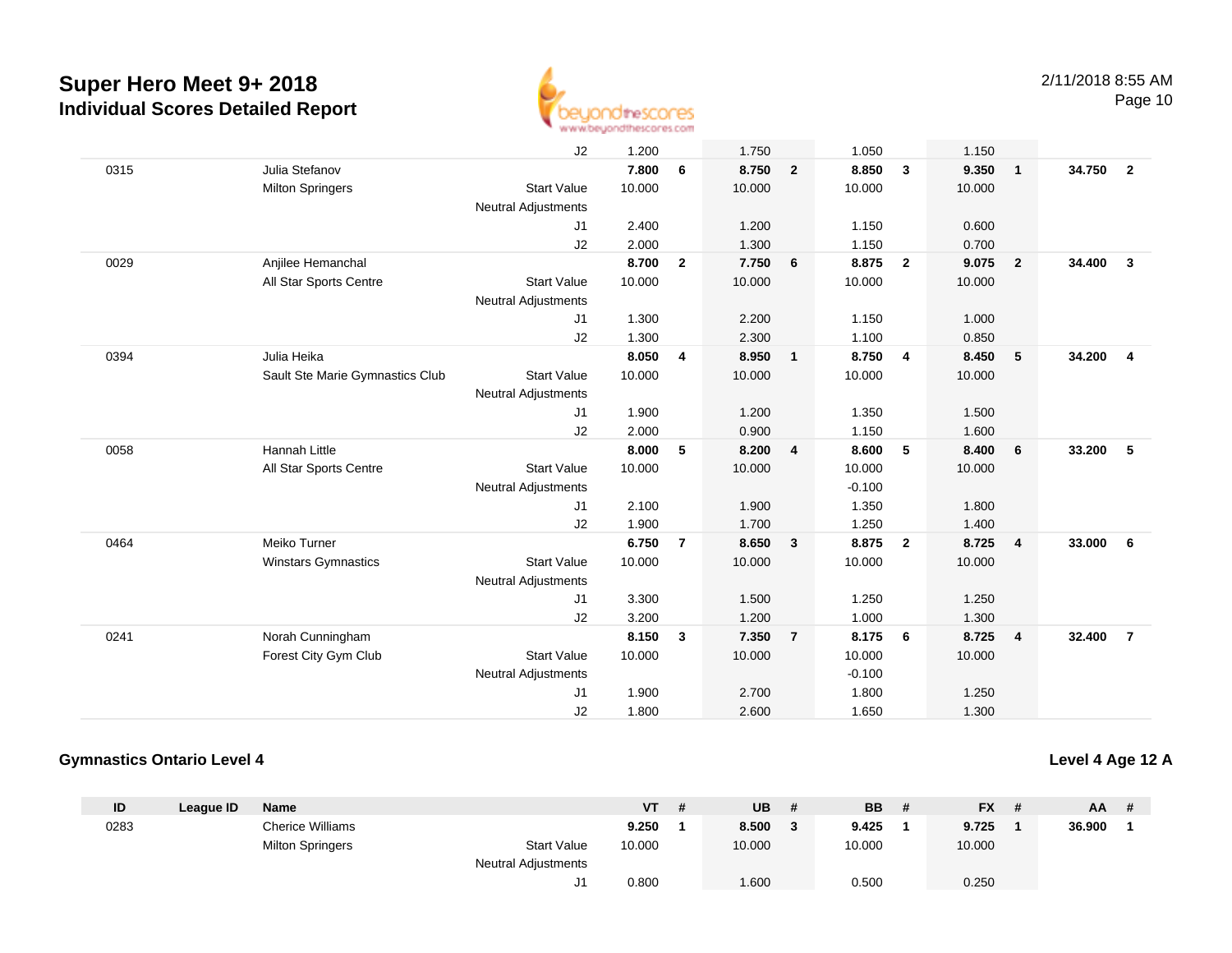

Page 11

|      |                                   | J2                         | 0.700  |                | 1.400  |                | 0.650  |                | 0.300  |                         |        |                         |
|------|-----------------------------------|----------------------------|--------|----------------|--------|----------------|--------|----------------|--------|-------------------------|--------|-------------------------|
| 0131 | Aubree Brooker                    |                            | 8.300  | 5              | 9.075  | $\overline{1}$ | 9.150  | $\mathbf{3}$   | 9.075  | $\overline{\mathbf{3}}$ | 35.600 | $\overline{2}$          |
|      | <b>Burlington Gymnastics Club</b> | <b>Start Value</b>         | 10.000 |                | 10.000 |                | 10.000 |                | 10.000 |                         |        |                         |
|      |                                   | <b>Neutral Adjustments</b> |        |                |        |                |        |                |        |                         |        |                         |
|      |                                   | J1                         | 1.600  |                | 0.950  |                | 0.750  |                | 0.800  |                         |        |                         |
|      |                                   | J2                         | 1.800  |                | 0.900  |                | 0.950  |                | 1.050  |                         |        |                         |
| 0478 | Daniella Lopez                    |                            | 8.750  | $\mathbf{2}$   | 8.400  | 5              | 9.275  | $\overline{2}$ | 8.625  | $\overline{7}$          | 35.050 | $\overline{\mathbf{3}}$ |
|      | <b>World Class Gymnastics</b>     | <b>Start Value</b>         | 10.000 |                | 10.000 |                | 10.000 |                | 10.000 |                         |        |                         |
|      |                                   | <b>Neutral Adjustments</b> |        |                |        |                |        |                |        |                         |        |                         |
|      |                                   | J1                         | 1.300  |                | 1.700  |                | 0.750  |                | 1.550  |                         |        |                         |
|      |                                   | J2                         | 1.200  |                | 1.500  |                | 0.700  |                | 1.200  |                         |        |                         |
| 0276 | Gabriella Jabbour                 |                            | 8.700  | 3              | 8.425  | $\overline{4}$ | 8.525  | 6              | 9.100  | $\overline{\mathbf{2}}$ | 34.750 | $\overline{4}$          |
|      | <b>High Flyers Gymnastics</b>     | <b>Start Value</b>         | 10.000 |                | 10.000 |                | 10.000 |                | 10.000 |                         |        |                         |
|      |                                   | <b>Neutral Adjustments</b> |        |                |        |                |        |                |        |                         |        |                         |
|      |                                   | J1                         | 1.300  |                | 1.500  |                | 1.500  |                | 0.800  |                         |        |                         |
|      |                                   | J2                         | 1.300  |                | 1.650  |                | 1.450  |                | 1.000  |                         |        |                         |
| 0108 | Cassy Vercouteren                 |                            | 8.200  | 6              | 8.625  | $\overline{2}$ | 8.600  | $\overline{4}$ | 8.550  | $\bf{8}$                | 33.975 | - 5                     |
|      | Blenheim-Kent                     | <b>Start Value</b>         | 10.000 |                | 10.000 |                | 10.000 |                | 10.000 |                         |        |                         |
|      |                                   | <b>Neutral Adjustments</b> |        |                |        |                |        |                |        |                         |        |                         |
|      |                                   | J1                         | 1.800  |                | 1.350  |                | 1.450  |                | 1.450  |                         |        |                         |
|      |                                   | J2                         | 1.800  |                | 1.400  |                | 1.350  |                | 1.450  |                         |        |                         |
| 0549 | <b>Beatrice Gauthier</b>          |                            | 8.300  | 5              | 8.250  | 6              | 8.300  | 8              | 8.725  | $5\phantom{.0}$         | 33.575 | 6                       |
|      | <b>Milton Springers</b>           | <b>Start Value</b>         | 10.000 |                | 10.000 |                | 10.000 |                | 10.000 |                         |        |                         |
|      |                                   | Neutral Adjustments        |        |                |        |                |        |                |        |                         |        |                         |
|      |                                   | J1                         | 1.800  |                | 1.700  |                | 1.900  |                | 1.250  |                         |        |                         |
|      |                                   | J2                         | 1.600  |                | 1.800  |                | 1.500  |                | 1.300  |                         |        |                         |
| 0109 | Heidi Warriner                    |                            | 8.425  | 4              | 8.225  | $\overline{7}$ | 8.550  | 5              | 8.325  | 9                       | 33.525 | $\overline{7}$          |
|      | Blenheim-Kent                     | <b>Start Value</b>         | 10.000 |                | 10.000 |                | 10.000 |                | 10.000 |                         |        |                         |
|      |                                   | <b>Neutral Adjustments</b> |        |                |        |                |        |                |        |                         |        |                         |
|      |                                   | J1                         | 1.600  |                | 1.800  |                | 1.600  |                | 1.750  |                         |        |                         |
|      |                                   | J2                         | 1.550  |                | 1.750  |                | 1.300  |                | 1.600  |                         |        |                         |
| 0199 | Sadie Thorner                     |                            | 8.150  | $\overline{7}$ | 7.750  | 8              | 8.375  | $\overline{7}$ | 8.825  | $\overline{\mathbf{4}}$ | 33.100 | 8                       |
|      | Forest City Gym Club              | <b>Start Value</b>         | 10.000 |                | 10.000 |                | 10.000 |                | 10.000 |                         |        |                         |
|      |                                   | <b>Neutral Adjustments</b> |        |                |        |                |        |                |        |                         |        |                         |
|      |                                   | J1                         | 1.900  |                | 2.400  |                | 1.800  |                | 1.050  |                         |        |                         |
|      |                                   | J2                         | 1.800  |                | 2.100  |                | 1.450  |                | 1.300  |                         |        |                         |
| 0172 | Logan Trachy                      |                            | 7.450  | 8              | 6.400  | 9              | 7.825  | 9              | 8.675  | 6                       | 30.350 | 9                       |
|      | <b>Chatham Inspire Gymnastics</b> | <b>Start Value</b>         | 10.000 |                | 10.000 |                | 10.000 |                | 10.000 |                         |        |                         |
|      |                                   | <b>Neutral Adjustments</b> |        |                |        |                |        |                |        |                         |        |                         |
|      |                                   | J1                         | 2.500  |                | 3.600  |                | 2.250  |                | 1.250  |                         |        |                         |
|      |                                   |                            |        |                |        |                |        |                |        |                         |        |                         |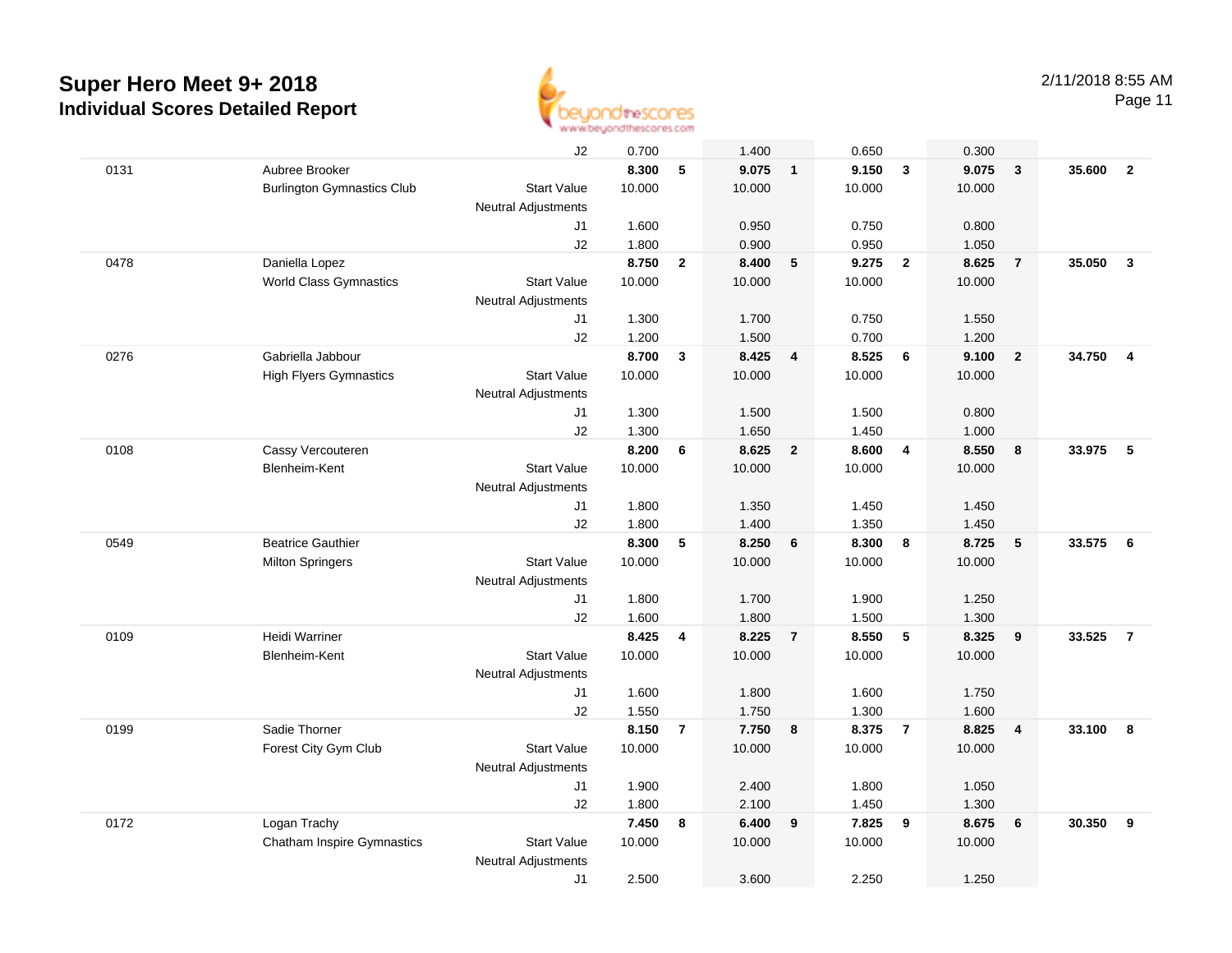

**Level 4 Age 12 B**

## **Gymnastics Ontario Level 4**

| ID   | League ID | Name                              |                            | <b>VT</b>      | #              | <b>UB</b>      | #                       | <b>BB</b>      | #              | <b>FX</b>      | #              | <b>AA</b> | #              |
|------|-----------|-----------------------------------|----------------------------|----------------|----------------|----------------|-------------------------|----------------|----------------|----------------|----------------|-----------|----------------|
| 0139 |           | Ava Springmann                    |                            | 9.500          | $\mathbf{1}$   | 9.475          | $\overline{1}$          | 9.150          | 3              | 9.400          | $\mathbf{1}$   | 37.525    | $\mathbf{1}$   |
|      |           | <b>Burlington Gymnastics Club</b> | <b>Start Value</b>         | 10.000         |                | 10.000         |                         | 10.000         |                | 10.000         |                |           |                |
|      |           |                                   | Neutral Adjustments        |                |                |                |                         |                |                |                |                |           |                |
|      |           |                                   | J1                         | 0.500          |                | 0.450          |                         | 0.750          |                | 0.700          |                |           |                |
|      |           |                                   | J2                         | 0.500          |                | 0.600          |                         | 0.950          |                | 0.500          |                |           |                |
| 0524 |           | Lucille McBurney                  |                            | 8.750          | $\mathbf{3}$   | 9.050          | $\overline{2}$          | 9.375          | $\overline{1}$ | 9.100          | $\overline{2}$ | 36.275    | $\overline{2}$ |
|      |           | University of Toronto             | <b>Start Value</b>         | 10.000         |                | 10.000         |                         | 10.000         |                | 10.000         |                |           |                |
|      |           |                                   | <b>Neutral Adjustments</b> |                |                |                |                         |                |                |                |                |           |                |
|      |           |                                   | J1                         | 1.200          |                | 1.100          |                         | 0.600          |                | 1.000          |                |           |                |
|      |           |                                   | J2                         | 1.300          |                | 0.800          |                         | 0.650          |                | 0.800          |                |           |                |
| 0202 |           | <b>Lindsay Butters</b>            |                            | 8.450          | $\overline{4}$ | 8.500          | $\overline{4}$          | 9.150          | $\mathbf{3}$   | 9.025          | $\mathbf{3}$   | 35.125    | $\mathbf{3}$   |
|      |           | Forest City Gym Club              | <b>Start Value</b>         | 10.000         |                | 10.000         |                         | 10.000         |                | 10.000         |                |           |                |
|      |           |                                   | <b>Neutral Adjustments</b> |                |                |                |                         |                |                |                |                |           |                |
|      |           |                                   | J1                         | 1.600          |                | 1.600          |                         | 0.800          |                | 1.000          |                |           |                |
|      |           |                                   | J2                         | 1.500          |                | 1.400          |                         | 0.900          |                | 0.950          |                |           |                |
| 0460 |           | Gwyneth Gray                      |                            | 8.950          | $\overline{2}$ | 8.300          | 6                       | 8.300          | 5              | 8.925          | 5              | 34.475    | $\overline{4}$ |
|      |           | Winstars Gymnastics               | <b>Start Value</b>         | 10.000         |                | 10.000         |                         | 10.000         |                | 10.000         |                |           |                |
|      |           |                                   | <b>Neutral Adjustments</b> |                |                |                |                         |                |                |                |                |           |                |
|      |           |                                   | J1                         | 1.100          |                | 1.600          |                         | 1.800          |                | 1.150          |                |           |                |
|      |           |                                   | J2                         | 1.000          |                | 1.800          |                         | 1.600          |                | 1.000          |                |           |                |
| 0522 |           | Sophia Smith                      |                            | 8.050          | 5              | 8.400          | 5                       | 9.175          | $\overline{2}$ | 8.775          | 6              | 34.400    | 5              |
|      |           | University of Toronto             | <b>Start Value</b>         | 10.000         |                | 10.000         |                         | 10.000         |                |                |                |           |                |
|      |           |                                   | <b>Neutral Adjustments</b> |                |                |                |                         |                |                | 10.000         |                |           |                |
|      |           |                                   | J1                         | 1.900          |                | 1.700          |                         | 0.950          |                | 1.350          |                |           |                |
| 0489 |           | <b>Sharlene Miller</b>            | J2                         | 2.000<br>8.750 | $\mathbf{3}$   | 1.500<br>8.600 | $\overline{\mathbf{3}}$ | 0.700<br>8.175 | 6              | 1.100<br>8.675 | $\overline{7}$ | 34.200    | 6              |
|      |           | <b>World Class Gymnastics</b>     | <b>Start Value</b>         | 10.000         |                | 10.000         |                         | 10.000         |                | 10.000         |                |           |                |
|      |           |                                   | <b>Neutral Adjustments</b> |                |                |                |                         |                |                |                |                |           |                |
|      |           |                                   | J1                         | 1.200          |                | 1.500          |                         | 1.900          |                | 1.250          |                |           |                |
|      |           |                                   | J2                         | 1.300          |                | 1.300          |                         | 1.750          |                | 1.400          |                |           |                |
| 0243 |           | Emily Lowthian                    |                            | 8.750          | $\mathbf{3}$   | 7.100          | $\overline{7}$          | 8.925          | $\overline{4}$ | 8.950          | $\overline{4}$ | 33.725    | $\overline{7}$ |
|      |           | Forest City Gym Club              | <b>Start Value</b>         | 10.000         |                | 10.000         |                         | 10.000         |                | 10.000         |                |           |                |
|      |           |                                   | <b>Neutral Adjustments</b> |                |                |                |                         |                |                | 0.100          |                |           |                |
|      |           |                                   | J <sub>1</sub>             | 1.300          |                | 3.000          |                         | 1.100          |                | 1.100          |                |           |                |
|      |           |                                   |                            |                |                |                |                         |                |                |                |                |           |                |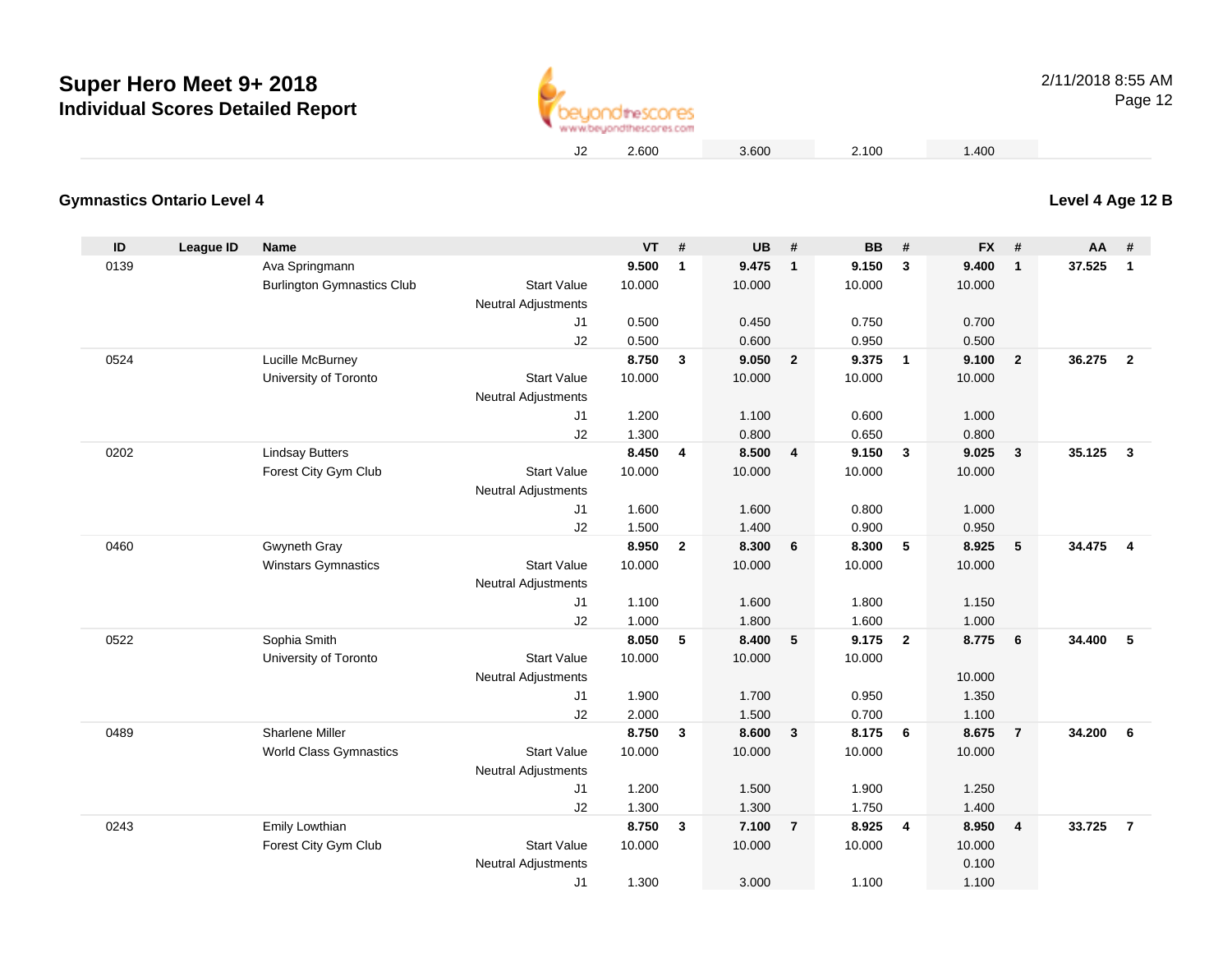

## 2/11/2018 8:55 AM

**Level 4 Age 12 C**

Page 13

|      |                        | J2                  | .200         | 2.800  | 1.050      | .200         |        |
|------|------------------------|---------------------|--------------|--------|------------|--------------|--------|
| 0492 | Aisha Faria Paredes    |                     | 7.200<br>- 6 | 7.100  | 9.150<br>3 | 7.825<br>- 8 | 31.275 |
|      | World Class Gymnastics | <b>Start Value</b>  | 10.000       | 10.000 | 10.000     | 10.000       |        |
|      |                        | Neutral Adjustments |              |        | $-0.100$   |              |        |
|      |                        | J1                  | 2.900        | 3.000  | 0.850      | 2.250        |        |
|      |                        | J2                  | 2.700        | 2.800  | 0.650      | 2.100        |        |

## **Gymnastics Ontario Level 4**

| ID   | <b>League ID</b> | <b>Name</b>                   |                                  | <b>VT</b> | #              | <b>UB</b> | #              | <b>BB</b> | #                       | <b>FX</b>       | #                       | AA     | #              |
|------|------------------|-------------------------------|----------------------------------|-----------|----------------|-----------|----------------|-----------|-------------------------|-----------------|-------------------------|--------|----------------|
| 0273 |                  | Serena McMillen               |                                  | 9.325     | $\mathbf 1$    | 8.725     | $\overline{4}$ | 9.700     | $\overline{\mathbf{1}}$ | 9.775           | $\overline{\mathbf{1}}$ | 37.525 | $\mathbf{1}$   |
|      |                  | <b>High Flyers Gymnastics</b> | <b>Start Value</b>               | 10.000    |                | 10.000    |                | 10.000    |                         | 10.000          |                         |        |                |
|      |                  |                               | <b>Neutral Adjustments</b>       |           |                |           |                |           |                         |                 |                         |        |                |
|      |                  |                               | J1                               | 0.650     |                | 1.350     |                | 0.300     |                         | 0.250           |                         |        |                |
|      |                  |                               | J2                               | 0.700     |                | 1.200     |                | 0.300     |                         | 0.200           |                         |        |                |
| 0525 |                  | Siggi Murphy                  |                                  | 9.300     | $\overline{2}$ | 9.250     | $\mathbf{1}$   | 8.700     | 5                       | 8.925           | 5                       | 36.175 | $\overline{2}$ |
|      |                  | University of Toronto         | <b>Start Value</b>               | 10.000    |                | 10.000    |                | 10.000    |                         | 10.000          |                         |        |                |
|      |                  |                               | <b>Neutral Adjustments</b>       |           |                |           |                |           |                         |                 |                         |        |                |
|      |                  |                               | J <sub>1</sub>                   | 0.700     |                | 0.900     |                | 1.300     |                         | 0.950           |                         |        |                |
|      |                  | Emma Ricciuto MacDonald       | J2                               | 0.700     |                | 0.600     |                | 1.300     |                         | 1.200           |                         |        |                |
| 0526 |                  |                               | <b>Start Value</b>               | 8.300     | 5              | 9.000     | $\mathbf{3}$   | 9.225     | $\mathbf{3}$            | 9.225<br>10.000 | $\overline{2}$          | 35.750 | $\mathbf{3}$   |
|      |                  | University of Toronto         |                                  | 10.000    |                | 10.000    |                | 10.000    |                         |                 |                         |        |                |
|      |                  |                               | <b>Neutral Adjustments</b><br>J1 | 1.800     |                | 1.100     |                | 0.700     |                         | 0.850           |                         |        |                |
|      |                  |                               | J2                               | 1.600     |                | 0.900     |                | 0.850     |                         | 0.700           |                         |        |                |
| 0495 |                  | Samantha Kenehan              |                                  | 8.850     | 3              | 9.125     | $\overline{2}$ | 8.375     | $\overline{7}$          | 9.100           | $\mathbf{3}$            | 35.450 | $\overline{4}$ |
|      |                  | World Class Gymnastics        | <b>Start Value</b>               | 10.000    |                | 10.000    |                | 10.000    |                         | 10.000          |                         |        |                |
|      |                  |                               | <b>Neutral Adjustments</b>       |           |                |           |                |           |                         |                 |                         |        |                |
|      |                  |                               | J <sub>1</sub>                   | 1.200     |                | 1.000     |                | 1.750     |                         | 0.950           |                         |        |                |
|      |                  |                               | J2                               | 1.100     |                | 0.750     |                | 1.500     |                         | 0.850           |                         |        |                |
| 0240 |                  | Caylie Chambers               |                                  | 8.450     | 4              | 8.200     | $\overline{7}$ | 9.275     | $\overline{2}$          | 8.975           | $\overline{4}$          | 34.900 | -5             |
|      |                  | Forest City Gym Club          | <b>Start Value</b>               | 10.000    |                | 10.000    |                | 10.000    |                         | 10.000          |                         |        |                |
|      |                  |                               | <b>Neutral Adjustments</b>       |           |                |           |                |           |                         |                 |                         |        |                |
|      |                  |                               | J <sub>1</sub>                   | 1.500     |                | 1.900     |                | 0.850     |                         | 0.950           |                         |        |                |
|      |                  |                               | J <sub>2</sub>                   | 1.600     |                | 1.700     |                | 0.600     |                         | 1.100           |                         |        |                |
| 0031 |                  | Mya Hummel                    |                                  | 7.850     | $\overline{7}$ | 8.175     | 8              | 9.100     | $\overline{4}$          | 8.925           | 5                       | 34.050 | 6              |
|      |                  | All Star Sports Centre        | <b>Start Value</b>               | 10.000    |                | 10.000    |                | 10.000    |                         | 10.000          |                         |        |                |
|      |                  |                               | <b>Neutral Adjustments</b>       |           |                |           |                |           |                         |                 |                         |        |                |
|      |                  |                               | J <sub>1</sub>                   | 2.300     |                | 1.900     |                | 0.800     |                         | 1.100           |                         |        |                |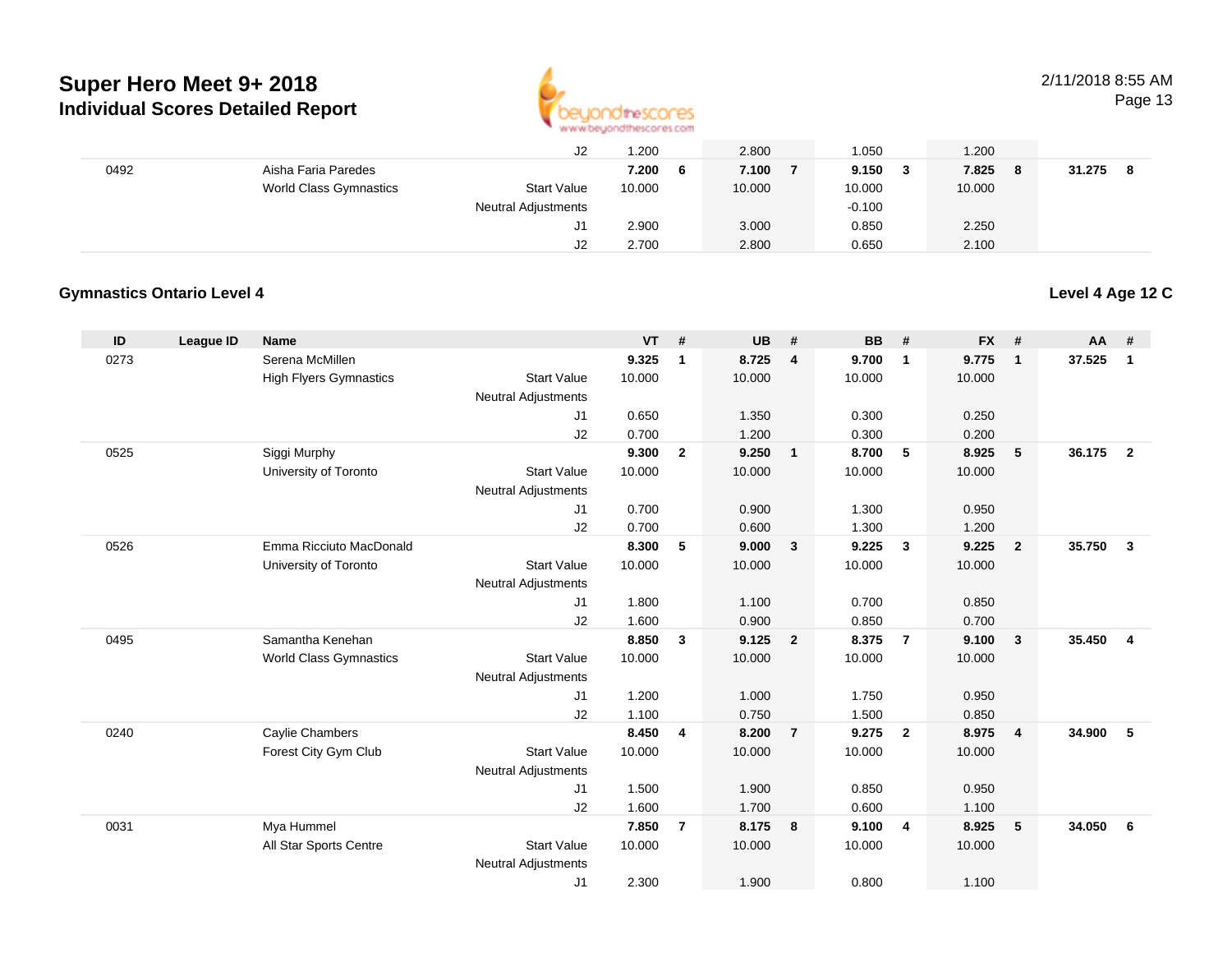

Page 14

|      |                                   | J2                         | 2.000  |     | 1.750   | 1.000    | 1.050    |     |        |    |
|------|-----------------------------------|----------------------------|--------|-----|---------|----------|----------|-----|--------|----|
| 0035 | <b>Emily Lewis</b>                |                            | 8.200  | 6   | 8.500 5 | 8.400 6  | 8.825    | - 6 | 33.925 | 7  |
|      | All Star Sports Centre            | Start Value                | 10.000 |     | 10.000  | 10.000   | 10.000   |     |        |    |
|      |                                   | Neutral Adjustments        |        |     |         | $-0.100$ |          |     |        |    |
|      |                                   | J1                         | 1.800  |     | 1.600   | 1.600    | 1.350    |     |        |    |
|      |                                   | J2                         | 1.800  |     | 1.400   | 1.400    | 1.000    |     |        |    |
| 0158 | <b>Brooklyn Sykes</b>             |                            | 7.250  | - 8 | 8.425 6 | 7.850 8  | 8.415    | - 7 | 31.940 | -8 |
|      | <b>Chatham Inspire Gymnastics</b> | <b>Start Value</b>         | 10.000 |     | 10.000  | 10.000   | 10.000   |     |        |    |
|      |                                   | <b>Neutral Adjustments</b> |        |     |         |          | $-0.010$ |     |        |    |
|      |                                   | J1                         | 2.600  |     | 1.700   | 2.250    | 1.450    |     |        |    |
|      |                                   | J2                         | 2.900  |     | 1.450   | 2.050    | 1.700    |     |        |    |

## **Gymnastics Ontario Level 4**

**Level 4 Age 13 A**

| ID   | League ID | <b>Name</b>                       |                            | <b>VT</b> | #            | <b>UB</b> | #                       | <b>BB</b> | #              | <b>FX</b> | #              | AA #   |                |
|------|-----------|-----------------------------------|----------------------------|-----------|--------------|-----------|-------------------------|-----------|----------------|-----------|----------------|--------|----------------|
| 0137 |           | Kyra Pesowski                     |                            | 9.300     | 1            | 9.525     | $\overline{1}$          | 9.700     | $\mathbf{1}$   | 9.350     | $\mathbf{1}$   | 37.875 | 1              |
|      |           | <b>Burlington Gymnastics Club</b> | <b>Start Value</b>         | 10.000    |              | 10.000    |                         | 10.000    |                | 10.000    |                |        |                |
|      |           |                                   | Neutral Adjustments        |           |              |           |                         |           |                |           |                |        |                |
|      |           |                                   | J1                         | 0.700     |              | 0.500     |                         | 0.250     |                | 0.700     |                |        |                |
|      |           |                                   | J <sub>2</sub>             | 0.700     |              | 0.450     |                         | 0.350     |                | 0.600     |                |        |                |
| 0527 |           | Nyna Gray                         |                            | 9.250     | $\mathbf{2}$ | 8.250     | $\overline{\mathbf{3}}$ | 9.425     | $\overline{2}$ | 9.000     | 3              | 35.925 | $\overline{2}$ |
|      |           | University of Toronto             | <b>Start Value</b>         | 10.000    |              | 10.000    |                         | 10.000    |                | 10.000    |                |        |                |
|      |           |                                   | Neutral Adjustments        |           |              |           |                         |           |                |           |                |        |                |
|      |           |                                   | J <sub>1</sub>             | 0.700     |              | 1.700     |                         | 0.550     |                | 0.900     |                |        |                |
|      |           |                                   | J2                         | 0.800     |              | 1.800     |                         | 0.600     |                | 1.100     |                |        |                |
| 0388 |           | Martina Montague                  |                            | 8.400     | 4            | 8.950     | $\overline{\mathbf{2}}$ | 8.900     | 3              | 8.975     | $\overline{4}$ | 35.225 | 3              |
|      |           | Sault Ste Marie Gymnastics Club   | <b>Start Value</b>         | 10.000    |              | 10.000    |                         | 10.000    |                | 10.000    |                |        |                |
|      |           |                                   | Neutral Adjustments        |           |              |           |                         |           |                |           |                |        |                |
|      |           |                                   | J <sub>1</sub>             | 1.700     |              | 1.100     |                         | 1.200     |                | 1.100     |                |        |                |
|      |           |                                   | J2                         | 1.500     |              | 1.000     |                         | 1.000     |                | 0.950     |                |        |                |
| 0487 |           | Ashleigh Grypstra                 |                            | 8.600     | 3            | 7.500     | - 5                     | 8.675     | - 4            | 9.225     | $\overline{2}$ | 34.000 | 4              |
|      |           | World Class Gymnastics            | <b>Start Value</b>         | 10.000    |              | 10.000    |                         | 10.000    |                | 10.000    |                |        |                |
|      |           |                                   | Neutral Adjustments        |           |              |           |                         |           |                |           |                |        |                |
|      |           |                                   | J1                         | 1.300     |              | 2.400     |                         | 1.200     |                | 0.850     |                |        |                |
|      |           |                                   | J <sub>2</sub>             | 1.500     |              | 2.600     |                         | 1.450     |                | 0.700     |                |        |                |
| 0191 |           | Asiyah Martin                     |                            | 8.300     | 5            | 7.700     | $\overline{4}$          | 8.450     | 5              | 8.400     | 5              | 32.850 | 5              |
|      |           | Forest City Gym Club              | <b>Start Value</b>         | 10.000    |              | 10.000    |                         | 10.000    |                | 10.000    |                |        |                |
|      |           |                                   | <b>Neutral Adjustments</b> |           |              |           |                         |           |                |           |                |        |                |
|      |           |                                   | J1                         | 1.600     |              | 2.500     |                         | 1.650     |                | 1.700     |                |        |                |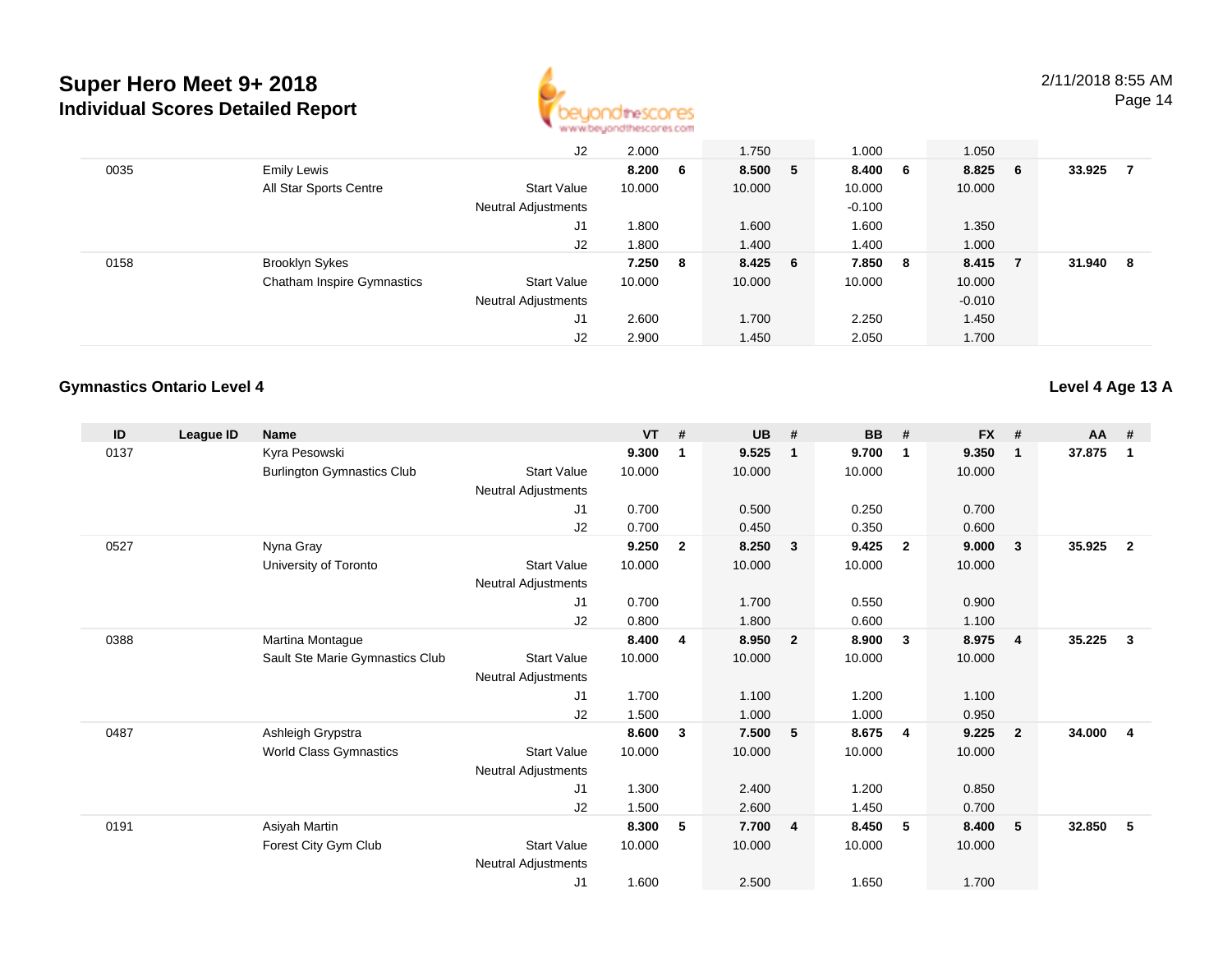

# **Level 4 Age 13 B**

## **Gymnastics Ontario Level 4**

| ID   | League ID | <b>Name</b>                       |                                  | <b>VT</b>       | #              | <b>UB</b>       | #                       | <b>BB</b>       | #              | <b>FX</b>       | #                       | AA     | #                       |
|------|-----------|-----------------------------------|----------------------------------|-----------------|----------------|-----------------|-------------------------|-----------------|----------------|-----------------|-------------------------|--------|-------------------------|
| 0135 |           | Kieryn James                      |                                  | 8.950           | 4              | 9.400           | $\overline{1}$          | 9.425           | $\overline{2}$ | 9.300           | 3                       | 37.075 | $\mathbf{1}$            |
|      |           | <b>Burlington Gymnastics Club</b> | <b>Start Value</b>               | 10.000          |                | 10.000          |                         | 10.000          |                | 10.000          |                         |        |                         |
|      |           |                                   | Neutral Adjustments              |                 |                |                 |                         |                 |                |                 |                         |        |                         |
|      |           |                                   | J1                               | 1.100           |                | 0.550           |                         | 0.650           |                | 0.700           |                         |        |                         |
|      |           |                                   | J2                               | 1.000           |                | 0.650           |                         | 0.500           |                | 0.700           |                         |        |                         |
| 0444 |           | Sara Fazekas                      |                                  | 9.325           | $\mathbf{1}$   | 9.025           | $\overline{4}$          | 8.950           | 5              | 9.575           | $\mathbf{1}$            | 36,875 | $\overline{\mathbf{2}}$ |
|      |           | Winstars Gymnastics               | <b>Start Value</b>               | 10.000          |                | 10.000          |                         | 10.000          |                | 10.000          |                         |        |                         |
|      |           |                                   | <b>Neutral Adjustments</b>       |                 |                |                 |                         | $-0.100$        |                |                 |                         |        |                         |
|      |           |                                   | J1                               | 0.650           |                | 1.000           |                         | 0.850           |                | 0.500           |                         |        |                         |
|      |           |                                   | J2                               | 0.700           |                | 0.950           |                         | 1.050           |                | 0.350           |                         |        |                         |
| 0280 |           | Maya Biasutto                     |                                  | 9.300           | $\overline{2}$ | 8.650           | 6                       | 9.175           | $\overline{4}$ | 9.375           | $\mathbf{2}$            | 36.500 | $\mathbf{3}$            |
|      |           | <b>Milton Springers</b>           | <b>Start Value</b>               | 10.000          |                | 10.000          |                         | 10.000          |                | 10.000          |                         |        |                         |
|      |           |                                   | <b>Neutral Adjustments</b>       |                 |                |                 |                         |                 |                |                 |                         |        |                         |
|      |           |                                   | J1                               | 0.800           |                | 1.500           |                         | 0.800           |                | 0.650           |                         |        |                         |
|      |           | Jessica Oliver                    | J2                               | 0.600           |                | 1.200           |                         | 0.850           |                | 0.600           |                         |        |                         |
| 0281 |           |                                   | <b>Start Value</b>               | 9.175<br>10.000 | $\mathbf{3}$   | 8.525<br>10.000 | $\overline{7}$          | 9.500<br>10.000 | $\overline{1}$ | 9.075<br>10.000 | $\overline{\mathbf{4}}$ | 36.275 | $\overline{4}$          |
|      |           | <b>Milton Springers</b>           |                                  |                 |                |                 |                         |                 |                |                 |                         |        |                         |
|      |           |                                   | <b>Neutral Adjustments</b><br>J1 | 0.800           |                | 1.400           |                         | 0.550           |                | 1.000           |                         |        |                         |
|      |           |                                   | J2                               | 0.850           |                | 1.550           |                         | 0.450           |                | 0.850           |                         |        |                         |
| 0138 |           | Julia Russell                     |                                  | 8.850           | 5              | 9.250           | $\mathbf{3}$            | 9.400           | $\mathbf{3}$   | 8.650           | 6                       | 36.150 | 5                       |
|      |           | <b>Burlington Gymnastics Club</b> | <b>Start Value</b>               | 10.000          |                | 10.000          |                         | 10.000          |                | 10.000          |                         |        |                         |
|      |           |                                   | <b>Neutral Adjustments</b>       |                 |                |                 |                         |                 |                |                 |                         |        |                         |
|      |           |                                   | J1                               | 1.200           |                | 0.850           |                         | 0.650           |                | 1.500           |                         |        |                         |
|      |           |                                   | J2                               | 1.100           |                | 0.650           |                         | 0.550           |                | 1.200           |                         |        |                         |
| 0136 |           | Genevieve Karnis                  |                                  | 8.700           | 6              | 9.275           | $\overline{\mathbf{2}}$ | 8.700           | $\overline{7}$ | 9.375           | $\overline{2}$          | 36.050 | 6                       |
|      |           | <b>Burlington Gymnastics Club</b> | <b>Start Value</b>               | 10.000          |                | 10.000          |                         | 10.000          |                | 10.000          |                         |        |                         |
|      |           |                                   | <b>Neutral Adjustments</b>       |                 |                |                 |                         |                 |                |                 |                         |        |                         |
|      |           |                                   | J1                               | 1.300           |                | 0.800           |                         | 1.400           |                | 0.750           |                         |        |                         |
|      |           |                                   | J2                               | 1.300           |                | 0.650           |                         | 1.200           |                | 0.500           |                         |        |                         |
| 0201 |           | Charley Brisseau                  |                                  | 7.200           | $\overline{7}$ | 8.700           | 5                       | 8.850           | 6              | 8.825           | 5                       | 33.575 | $\overline{7}$          |
|      |           | Forest City Gym Club              | <b>Start Value</b>               | 10.000          |                | 10.000          |                         | 10.000          |                | 10.000          |                         |        |                         |
|      |           |                                   | <b>Neutral Adjustments</b>       |                 |                |                 |                         |                 |                |                 |                         |        |                         |
|      |           |                                   | J1                               | 2.800           |                | 1.400           |                         | 1.250           |                | 1.050           |                         |        |                         |